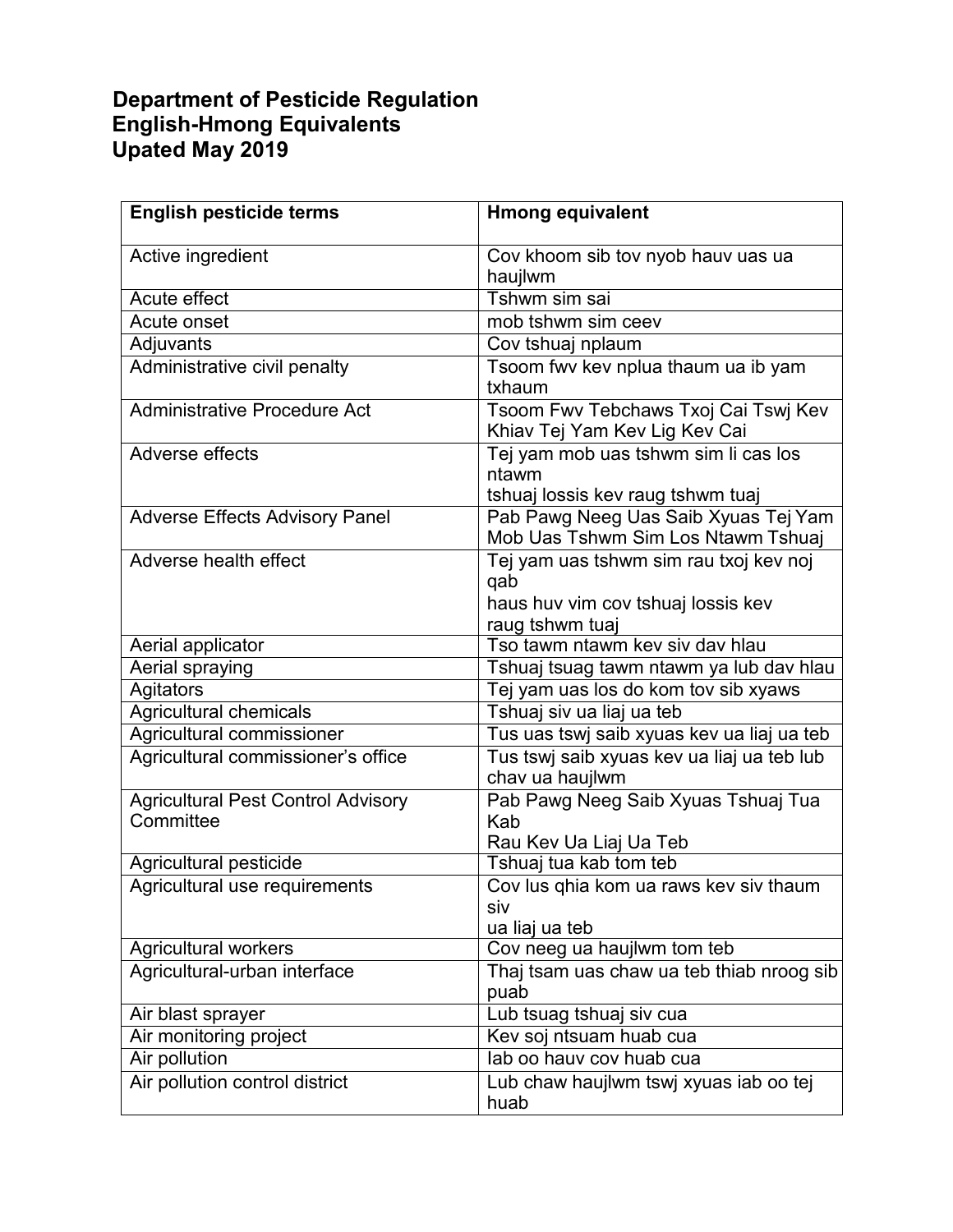|                                                     | cua ntawm tej koog                                  |
|-----------------------------------------------------|-----------------------------------------------------|
|                                                     |                                                     |
| Air quality                                         | Tej huab cua puas zoo                               |
| Air quality management district                     | Lub chaw tswj saib xyuas huab cua ntawm             |
|                                                     | tej koog                                            |
| Air quality standards                               | Tej huab cua zoo raws key siv                       |
| <b>Air Resources Board</b>                          | Lub Chaw Haujlwm Saib Xyuas Kom Huab<br>Cua Zoo     |
| Algicides                                           | Cov tshuaj tua ntxhuab                              |
| Alternative agricultural                            | Kev hloov siv tej yam khoom uas los pab             |
|                                                     | ua                                                  |
|                                                     | liaj ua teb                                         |
| Annual blue grass                                   | Nyom annual blue grass                              |
| Antifouling paint                                   | Cov tiv thaiv xim thas sab nraud kom tsis           |
|                                                     | txhob muaj pwm tej yam khub rau                     |
| Antimicrobial pesticide                             | Tshuaj tua tiv thaiv tej yam kab me me uas          |
|                                                     | phomsij                                             |
| Aphids                                              | Cov hmob kab ntxais zia                             |
| <b>Application pattern</b>                          | Txuam los yog tso kom sib phim                      |
| <b>Application tank</b>                             | Lub taub ntim cov tshuaj tom teb                    |
| Application-specific information display            | Daim ntawv qhia cov ntsiab lus tias yuav            |
|                                                     | txuam lossis tso li cas                             |
| Apron                                               | Daim ntaub hnav npog xubntiag ua                    |
|                                                     | haujlwm                                             |
| Attainment area                                     | Thaj tsam uas muaj chaw dim pa zoo                  |
| <b>Attractants</b>                                  | Tej yam uas ua rau lwm yam xyaw tau                 |
|                                                     | nrog                                                |
|                                                     | nws<br>Tsoom Fwv muaj cai tuaj xwj                  |
| Authority to inspect<br><b>Backflow of liquid</b>   | Cov kua uas tawm rov qab tuaj                       |
|                                                     |                                                     |
| <b>Backflow prevention</b><br><b>Backflow valve</b> | Tiv thaiv kom txhob tawm rov qab tuaj               |
|                                                     | Lub pob kaw kom dej tsis txhob tawm rov<br>qab tuaj |
| Back-pack sprayer                                   | Lub taub ev tua tshuaj                              |
| Bag burning                                         | <b>Hlawy hnab</b>                                   |
| <b>Bait station</b>                                 | Lub raj ntim tshuaj lom nas                         |
| <b>Beetles</b>                                      | Cov kab beetle                                      |
| <b>Belly grinders</b>                               | Lub taub ev w tej ntsiav                            |
| Bermuda grass                                       | Cov Nyom Xovtooj Bermuda                            |
| Best management practices (BMPs)                    | Cov kev tswj saib xyuas uas zoo tshaj               |
|                                                     | plaws                                               |
|                                                     | (BMPs)                                              |
| <b>Biochemical product</b>                          | Tej tshuaj siv uas yog tej yam khoom muaj           |
|                                                     | sia                                                 |
| <b>Biocides</b>                                     | Tshuaj tua kab uas yog tej yam ciaj sia             |
| <b>Biological control</b>                           | Kev tswj kab txov qoob ntawm kev siv tej            |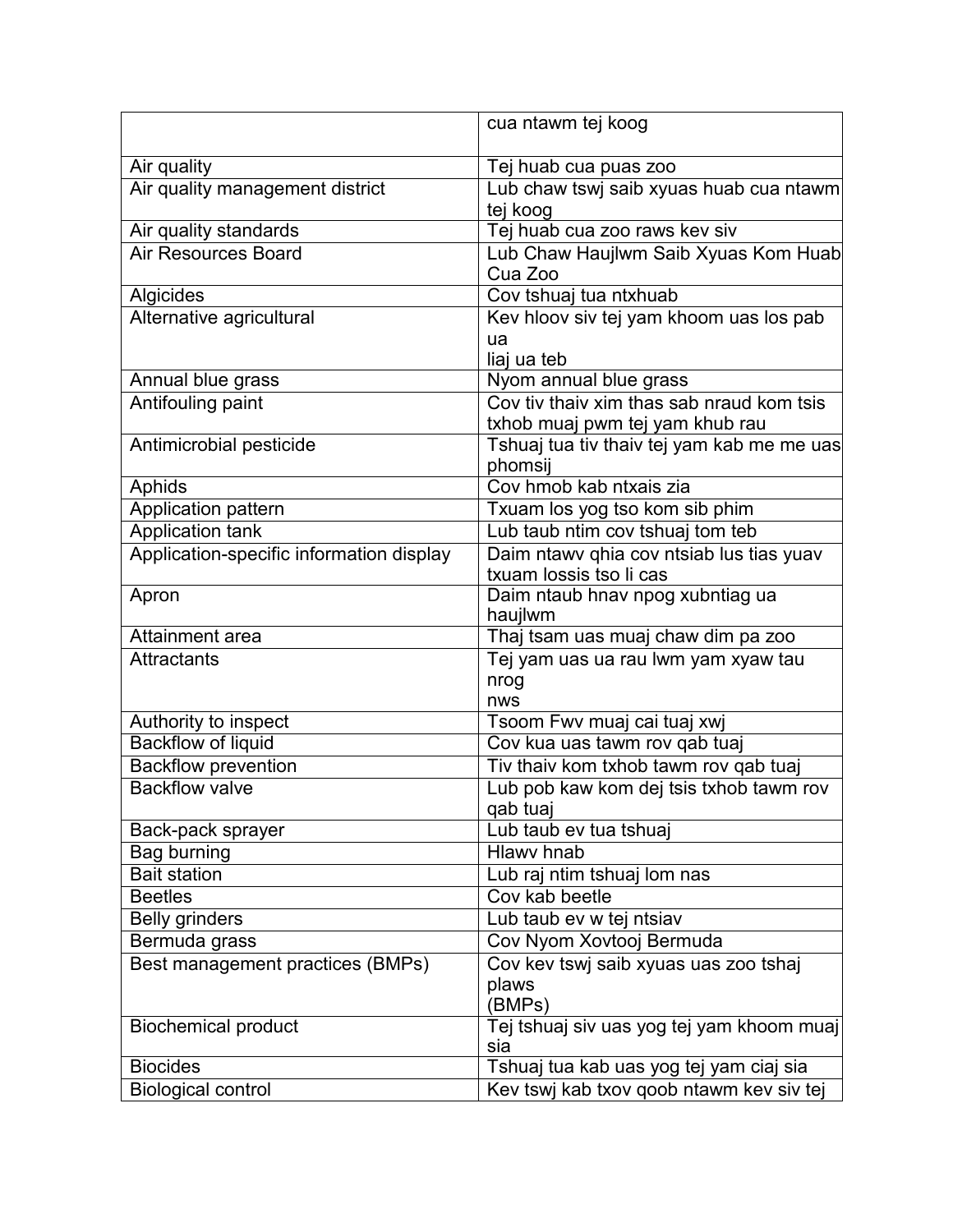|                                             | kab                                       |
|---------------------------------------------|-------------------------------------------|
|                                             | ZOO                                       |
|                                             |                                           |
| <b>Birth Defect Prevention Act</b>          | Tsab Cai Tiv Thaiv Kom Mosliab Yug Los    |
|                                             | Tsis Txhob Muaj Mob (Birth Defect         |
|                                             | Prevention Act)                           |
| <b>Blank granules</b>                       | Chiv ua ntsiav                            |
| <b>Blossom blight</b>                       | Kab mob uas ua cov ntsis ntoo tuag        |
| <b>Blower</b>                               | Lub tshuab pa cua                         |
| <b>Branch dieback</b>                       | Kab Mob Uas Ua Rau Cov Ceg Ntoo Tuag      |
|                                             | Mus                                       |
| <b>Brand name</b>                           | Hom Npe li cas                            |
| Brown rot                                   | Kab mob ua rau lwi                        |
| <b>Bud</b>                                  | Tus kaus los yog tus kaus ntawm lub paj   |
| Buffer (acidifier)                          | Cov dej Tshuaj los tov xyaw (tshuaj tswj  |
|                                             | acid)                                     |
| <b>Buffer zone</b>                          | Thaj tsam uas nyob nruab nrab ob qho      |
|                                             | chaw                                      |
| <b>Bug</b>                                  | Kab                                       |
| Bug bomb                                    | Tshuaj foob pob tua kab ncho              |
| <b>Bypass system</b>                        | Kev faib kom mus tau lwm qhov chaw        |
| <b>Byproduct</b>                            | Khoom siv uas tsim los ntawm tej yam loj  |
|                                             | hlob                                      |
| Cabbage looper                              | Kab ua dos                                |
| California Agricultural Commissioners and   | Kaslisfausnias Pab Pawg Tswj Xyuas Kev    |
| <b>Sealers Association (CACASA)</b>         | Ua                                        |
|                                             | Liaj Ua Teb thiab Cov Pom Zoo Los Thwj    |
|                                             | Cim (CACASA)                              |
| California Code of Regulations              | Kaslisfausnias Cov Cai Tswi Kom Ua        |
|                                             | Raws                                      |
|                                             | (California Code of Regulations)          |
| <b>California Environmental Protection</b>  | Kaslisfausnias Lub Chaw Haujlwm Tiv       |
| Agency                                      | Thaiv Liaj lab Teb Chaws (California      |
|                                             | Environment<br>Protection Agency)         |
| <b>California Environmental Quality Act</b> | Kaslisfaunias Tsab Cai Tiv Thaiv Kom Liaj |
|                                             | lab Teb Chaws Zoo (California             |
|                                             | <b>Environmental Quality Act)</b>         |
| California Pesticide Information Portal     | Kaslisfausnias Lub Chaw Muaj Lus Qhia     |
| (CalPIP)                                    | Txog Tshuaj Tua Kab (CalPIP)              |
| Canker                                      | Kab txov xyoob ntoo phomsij               |
| Canola Oil                                  | Roj Canola                                |
| Canopy (tree)                               | Ntoo ntxoov vov khwb tagnrho saum toj     |
|                                             | (ntoo)                                    |
| Carbamates                                  | Tshuaj carbamates                         |
| Carpenter worm                              | Kab nyuam dev npauj                       |
| Cartridge respirator                        | Lub npog qhov ntshwg ua pa                |
| Caterpillars                                | Kab nyuam dev                             |
|                                             |                                           |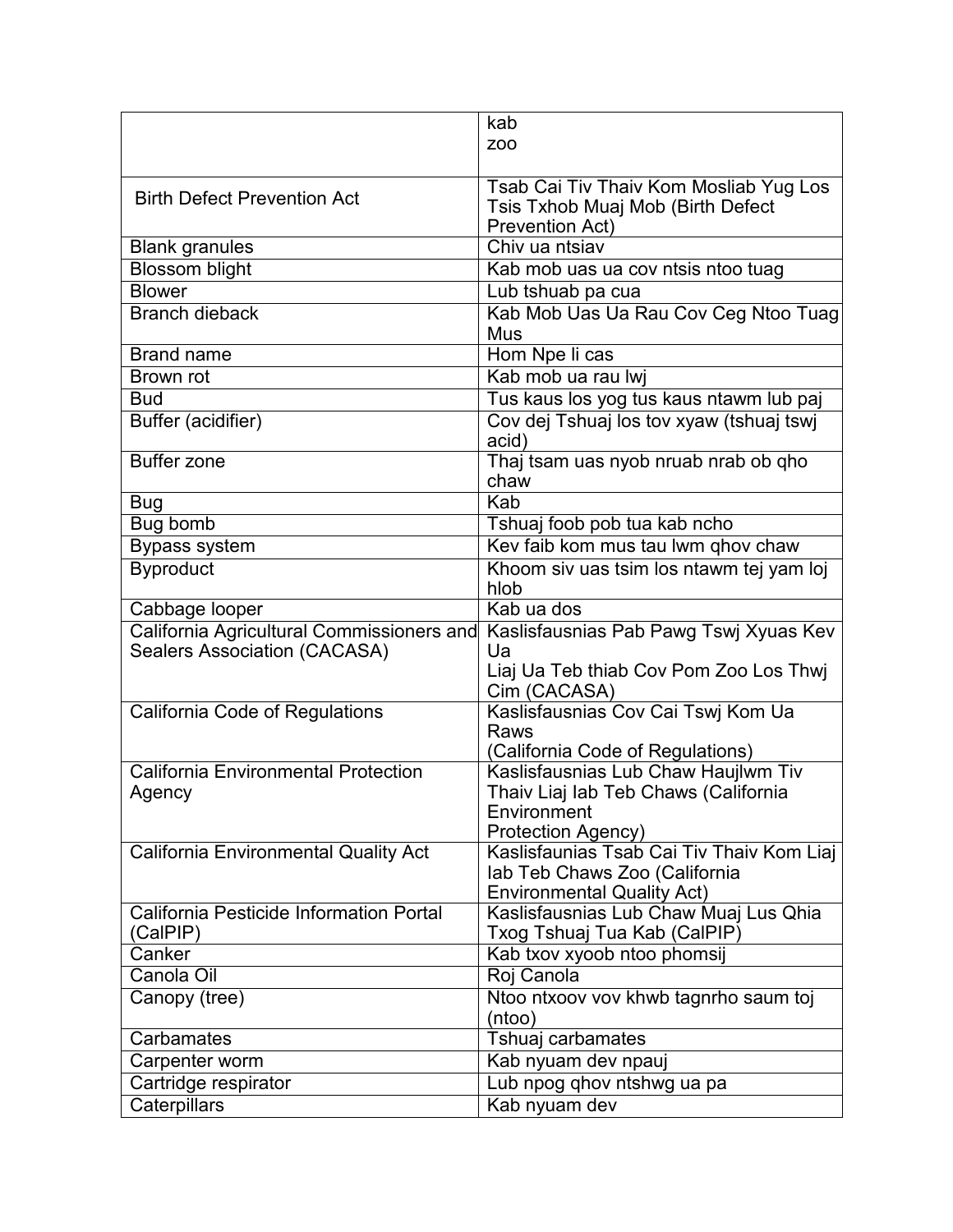| Caution (as signal word on label)                 | Ceev faj (lus ceebtoom nyob ntawm<br>daim ntawy npe)                     |
|---------------------------------------------------|--------------------------------------------------------------------------|
| <b>Center for Analytical Chemistry</b>            | Lub Chaw Haujlwm Soj Ntsuam Khesmis<br>(Center for Analytical Chemistry) |
| <b>Central location</b>                           | Thaj chaw nyob hauv nruab nrab                                           |
| Certificates of registration                      | Daim ntawv lees paub suam npe rau                                        |
| Certification                                     | Daim ntawv lees paub                                                     |
| Certified private applicator                      | Tus muaj daim ntawy tua tshuaj                                           |
| Chalk                                             | Cwj mem av dawb                                                          |
| Checklist                                         | Daim ntawv teev tseg                                                     |
| Checklist for planning a pesticide<br>application | Daim ntawv teev tseg los npaj ua ntej daim<br>ntawy thov txuam tshuaj    |
| Chemical-resistant apron                          | Daim ntaub npog ib ce hnav tiv thaiv<br>tshuaj                           |
| Chemical-resistant clothing                       | Khaub ncaws hnav tiv thaiv tshuaj                                        |
| Chemical-resistant gloves                         | Hnab looj tes uas tiv thaiv tshuaj                                       |
| Chemigation                                       | Tshuaj tua kab uas tso hauv dej mus                                      |
| <b>Chlorinated hydrocarbons</b>                   | Tshuaj tua kab chlorinated hydrocarbons                                  |
| Cholinesterase                                    | Ib hom enzyme                                                            |
| Cholinesterase inhibition                         | Ib hom enzyme uas tseem ceeb heev kom<br>lub                             |
|                                                   | cev ua haujlwm                                                           |
| <b>Chronic effect</b>                             | Ntev mus mam tshwmsim                                                    |
| <b>Chronic onset</b>                              | Ntev mus mam mob                                                         |
| Chronic toxicology data                           | Kev khaws tseg ntaub ntawv txog lom<br>(Chronic Toxicology Data)         |
| Class 1 disposal site                             | Class 1 Qhov chaw muab khoom pov tseg                                    |
| Clay                                              | Av nplaum                                                                |
| Clear-winged moth                                 | Tus npauj uas daim tis pom tshab plaws<br>sab<br>nraud                   |
| Closed mixing system                              | Qhov khoom kaw tau uas tov tej yam ua<br>ke                              |
| Colonial bentgrass                                | <b>Nyom Colonial Bentgrass</b>                                           |
| Common name (of a pesticide)                      | Lub npe uas feem ntau sawvdaws siv<br>(Npe<br>ntawm cov tshuaj tua kab)  |
| Compliance action                                 | Kev ua kom raws li cov cai tswj                                          |
| Compliance assessment                             | Kev soj ntsuam seb puas ua raws li cov<br>cai<br>tswi                    |
| Compliance assistance                             | Kev los pab saib xyuas kom ua raws li cov<br>cai<br>tswi                 |
| Compliance interview                              | Kev xam phaj kom ua raws li cov cai tswj                                 |
| Compressed air sprayer                            | Lub tshuab siv cua tsuag                                                 |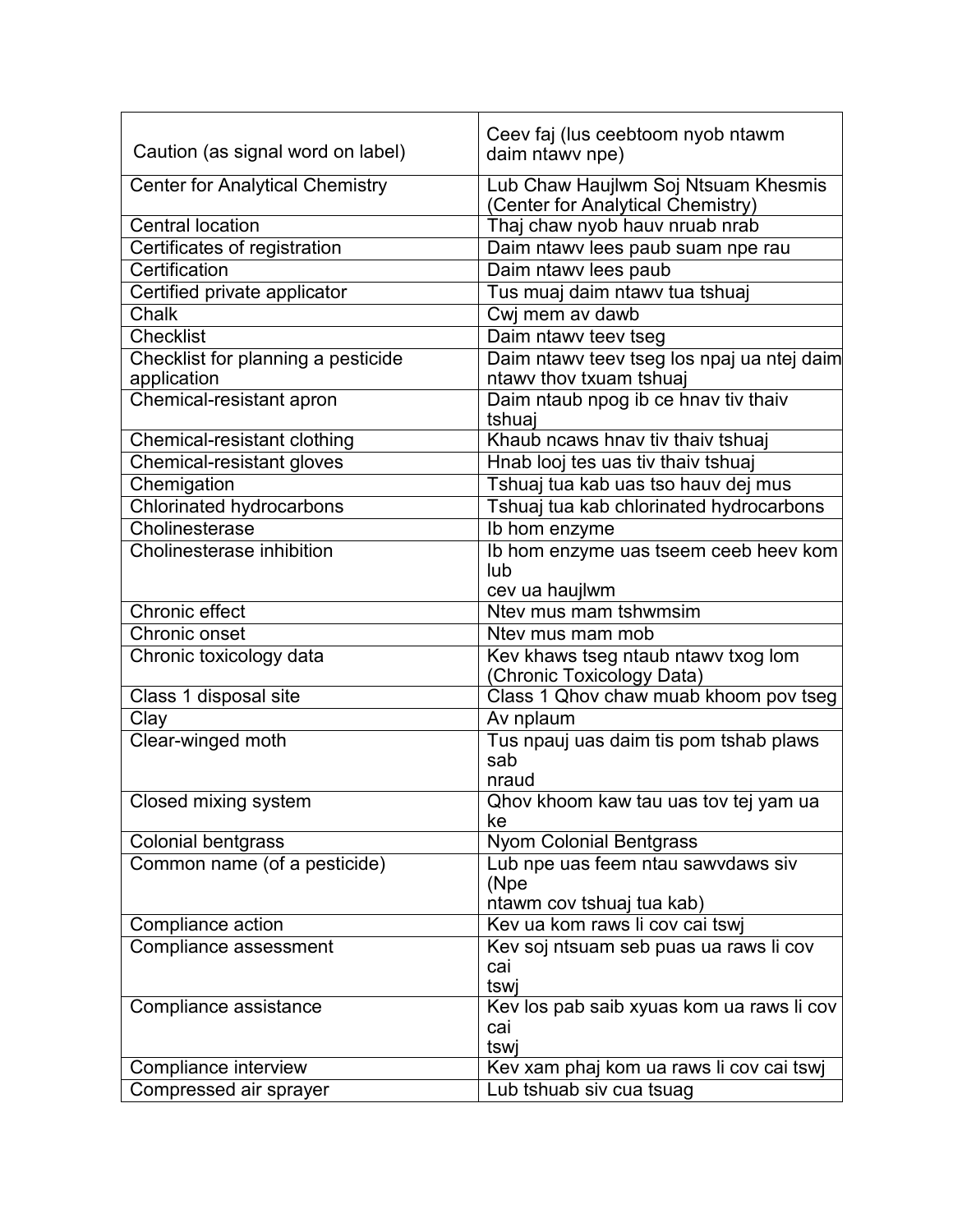| Computer model                        | Hom npe koospijtawj                         |
|---------------------------------------|---------------------------------------------|
| Compost                               | Chiv nplooj xyoob nplooj ntoos              |
| <b>Conditional registration</b>       | Daim npav tso cai uas raug tswj             |
| <b>Confined aquifer</b>               | Cov qhov dej hauv av uas dej ntws sab       |
|                                       | hauv                                        |
| <b>Conflict with label</b>            | Muaj teeb meem nrog daim ntawv npe          |
|                                       | tshuaj                                      |
| <b>Consumer fact sheets</b>           | Daim ntawy qhia cov ntsiab lus rau tus      |
|                                       | neeg<br>siv                                 |
| Contents statement                    | Cov lus qhia txog tej yam nyob rau sab      |
|                                       | hauv                                        |
| Continuing education                  | Key kawm ntawy ntxiy mus                    |
| Cooperative agreement (with U.S. EPA) | Daim ntawy pom zoo koom tes (nrog U.S.      |
|                                       | EPA)                                        |
| County registration                   | Kev suam npe nrog lub cheeb nroog           |
| Cover crop                            | Cog tej zaub siv los npog ua chiv           |
| Coveralls                             | Khaub ncaws hnav npog tagnrho ib ce         |
| Crack and crevice                     | Tawg pleb thiab ib gho chaw uas tawg me     |
|                                       | me                                          |
| Crank                                 | Tig mus los                                 |
| Crape myrtle                          | <b>Tsob ntoo Crape Myrtle</b>               |
| <b>Crisis exemption</b>               | Key zam teeb meem                           |
| Criteria air pollutant                | Cov iab oo uas feem ntau ua kom huab<br>cua |
|                                       | tsis zoo                                    |
| Cultural activities (on a crop)       | Kev npaj ua liaj teb ib txwm dhau los (los  |
|                                       | cog                                         |
|                                       | ib yam qoob dabtsi)                         |
| <b>Cumulative risk</b>                | Cov muaj feem xyuam raug                    |
| Danger (as signal word on label)      | Phom sij heev (lo lus ceeb toom ntawm       |
|                                       | daim                                        |
|                                       | ntawy qhia npe)                             |
| Data acquisition                      | Kev siv koospijtawj ntsuas tej yam tau      |
|                                       | khaws<br>tseg                               |
| Database                              | Kev khaws ntaub ntawv tseg hauv             |
|                                       | koospijtawj                                 |
| Data call-in                          | Kev hu khaws ntaub ntawv                    |
| Data collection                       | Kev khaws ntaub ntawy tseg                  |
| Data gap                              | Sijhawm nrug ntawm kev khaws ntaub          |
|                                       | ntawy                                       |
| Dealer designated agent               | Tus neeg muaj cai saib xyuas cov muag       |
|                                       | tshuaj                                      |
|                                       | tua kab                                     |
| <b>Defoliants</b>                     | Tshuaj tsuag kom nplooj ntoo zeeg           |
| Degradation product                   | Tej khoom uas txawj lwj tuaj tom ntej       |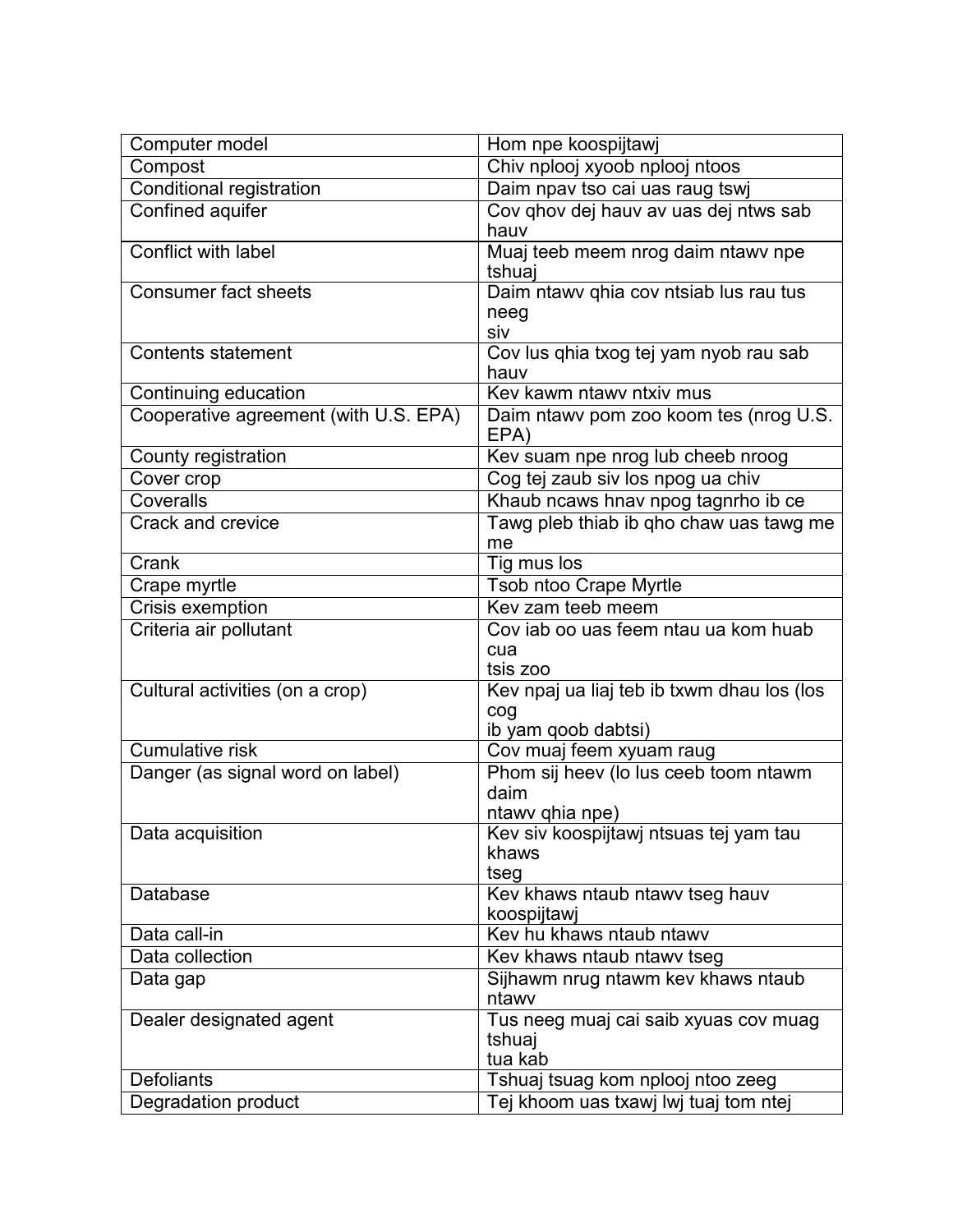| Department of Consumer Affairs             | Lub Tuam Tsev Haujlwm Pab Cov Neeg<br>Siv                                       |
|--------------------------------------------|---------------------------------------------------------------------------------|
|                                            | Khoom (Department of Consumer Affairs)                                          |
| Department of Fish and Game                | Lub Tuam Tsev Haujlwm Saib Xyuas Kev                                            |
|                                            | Nuv Ntse thiab Key Yos Hay Zoov                                                 |
|                                            | (Department of Fish and Game)                                                   |
| Department of Food and Agriculture         | Lub Tuam Tsev Haujlwm Saib Xyuas Zaub                                           |
|                                            | Mov thiab Kev Ua Liaj Ua Teb                                                    |
|                                            | (Department of Food and Agriculture)                                            |
| <b>Department of Health Services</b>       | Lub Tuam Tsev Haujlwm Saib Xyuas Kev<br>Kho Mob (Department of Health Services) |
| Department of Industrial Relations-        | Lub Tuam Tsev Haujlwm Tswj Xyuas Kev                                            |
| Cal/OSHA                                   | Nyab Xeeb Tom Chaw Haujlwm-                                                     |
|                                            | Cal/OSHA                                                                        |
| Department of Pesticide Regulation         | Lub Tuam Tsev Haujlwm Tswj Xyuas                                                |
|                                            | Tshuaj                                                                          |
|                                            | Tua Kab (Department of Pesticide                                                |
|                                            | Regulation)                                                                     |
| Department of Toxic Substances Control     | Lub Tuam Tsev Haujlwm Tswj Xyuas                                                |
|                                            | <b>Tshuaj Lom (Department of Toxic</b>                                          |
|                                            | <b>Substances</b>                                                               |
|                                            | Control)                                                                        |
| Deposition aids                            | Cov khoom pab kom tsuag tau zoo zog                                             |
| Detoxification                             | Kev tshem cov tshuaj lom                                                        |
| Diamondback moth                           | Tus npauj diamondback                                                           |
| <b>Dieback</b>                             | Tus kab mob dieback                                                             |
| Dietary exposure                           | Kev noj raug tshuaj uas nyob ntawm zaub                                         |
|                                            | mov                                                                             |
| Dietary risk assessment                    | Kev soj ntsuam tej yam muaj feem raug                                           |
|                                            | thaum noj zaub mov                                                              |
| <b>Diluent</b>                             | Ib yam uas siv los tov kom cov kua ntawd                                        |
|                                            | tsis                                                                            |
|                                            | txhob muaj ceem npaud los yog nyeem                                             |
|                                            | nyeem                                                                           |
| <b>Dipstick</b>                            | Tus pas ntsuas                                                                  |
| Direct supervision                         | Kev saib xyuas ncaj nraim                                                       |
| Directions for use                         | Kev qhia tias yuav siv li cas                                                   |
| <b>Disability</b>                          | Kev xiam oob qhab                                                               |
| Disc-core nozzles                          | Lub hau qhov tus kais txuam tshuaj                                              |
| <b>Disinfectants</b>                       | Tshuaj tua kab mob                                                              |
| Dislodgeable leaf residue                  | Tshuaj paug cov nplooj uas tshem tsis tau                                       |
|                                            | tawm                                                                            |
| <b>Ditch</b>                               | Kwj                                                                             |
| Division 6 - Pest Control Operations       | Lub Chaw Haujlwm Phab 6 - Lub Chaw                                              |
| (FAC)                                      | Haujlwm Tswj Kab (FAC)                                                          |
| <b>Division of Administrative Services</b> | Lub Chaw Haujlwm Khiav Haujlwm Loj                                              |
|                                            | (Divisiong of Administrative Services)                                          |
| Division of Pest Management,               | Lub Chaw Haujlwm Tswj Kab, Kuaj Xyuas                                           |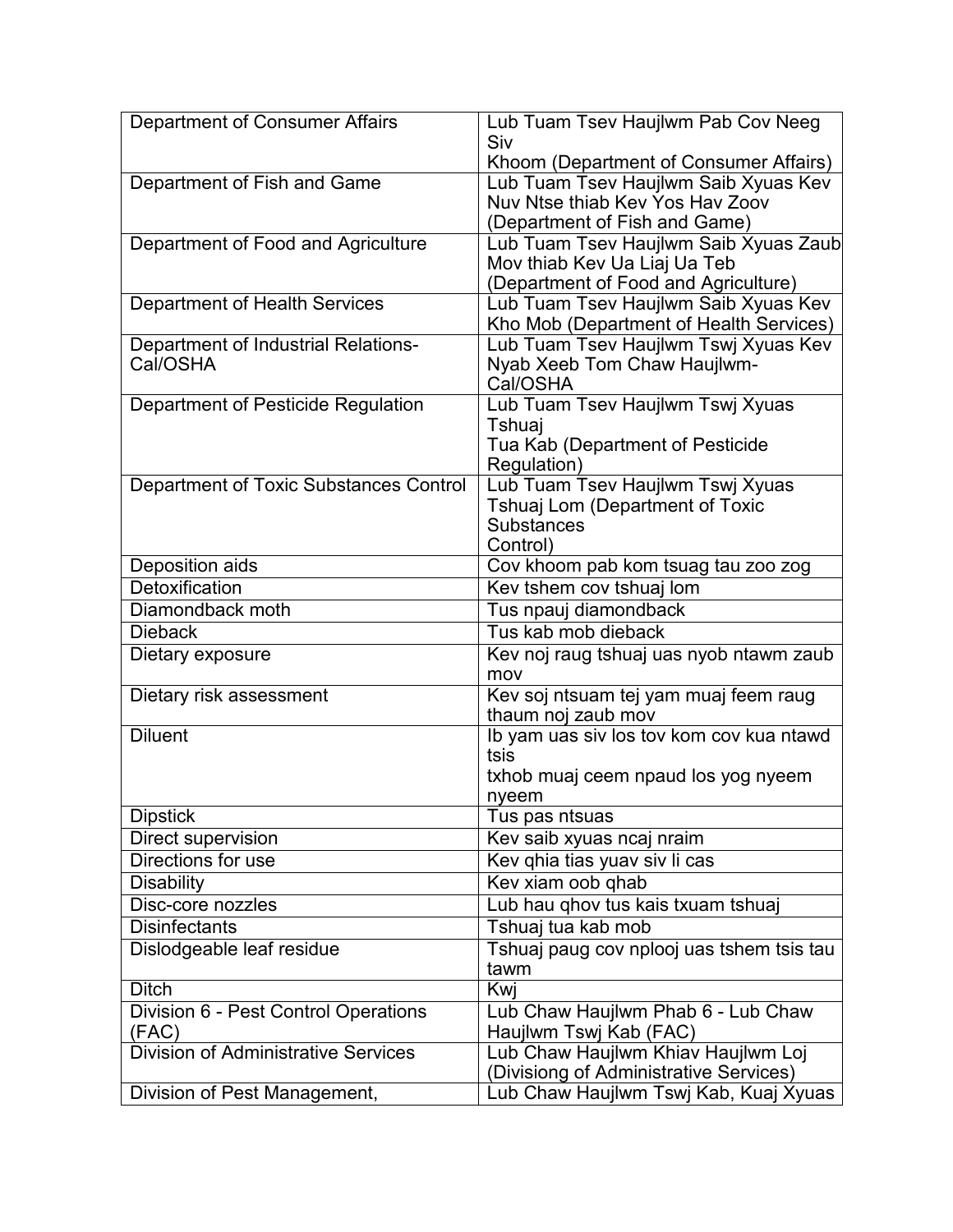| <b>Environmental Monitoring, Enforcement</b> | Liaj Teb, Tswj Xyuas thiab Kev Muab          |
|----------------------------------------------|----------------------------------------------|
| and Licensing                                | Laisxees (Division of Pest Management,       |
|                                              | <b>Environmental Monitoring, Enforcement</b> |
|                                              | and                                          |
|                                              | Licensing)                                   |
| Doctor's First Report                        | Tus Kws Kho Mob Thawj Cov Ntaub              |
|                                              | <b>Ntawy</b>                                 |
|                                              | Nws Sau Qhia                                 |
| Dormant period                               | Lub sijhawm nyob twj ywm tsis loj tuaj       |
| Dormant spray                                | Tshuaj tsuag lub sijhawm nyob twj ywm        |
|                                              | tsis                                         |
|                                              | loj tuaj                                     |
| Dose                                         | Muab ntau npaum li cas                       |
| Dose-response assessment                     | Kev soj ntsuam seb hloov li cas nyob         |
|                                              | ntawm                                        |
|                                              | muab ntau los muab tsawg                     |
| Downwind                                     | Cua tshuab ib qho tuaj rau yus               |
| <b>DPR Fund</b>                              | DPR pab nyiaj txiag                          |
| <b>Drift Minimization Initiative</b>         | Txoj Cai Pab Tswj Kom Cov Tshuaj Tua         |
|                                              | Kab                                          |
|                                              | Tsis Txhob Ya Mus Lwm Qhov Chaw              |
| Drift, pesticide                             | Ya mus lwm qhov chaw, tshuaj tua kab         |
| Drift, substantial                           | Ya mus lwm qhov chaw, ntau heev              |
| <b>Drip irrigation</b>                       | Kev siv xov yas tso dej                      |
| Drop-crotch pruning                          | Kev txiav cov ceg ntoo uas siab rau sauv     |
| <b>Drum</b>                                  | Lub thoob                                    |
| Dual-use product                             | Qhov khoom siv ua ob yam                     |
| Duration of exposure                         | Raug tau ntev npaum li cas                   |
| <b>Dusts</b>                                 | Cov plua tshauv                              |
| Early entry                                  | Nkag ntxov                                   |
| Earwigs                                      | Cov kab tais twv                             |
| Effectiveness evaluation (of CACs)           | Kev ntsuam xyuas uas zoo tshaj plaws         |
|                                              | (ntawm cov CAC)                              |
| Efficacy                                     | Ua haujlwm zoo tshaj plaws                   |
| Electrostatic sprayer                        | Lub tshuab tsuag                             |
| <b>Embankment</b>                            | Phab ntsa pob zeb nce toj                    |
| Emergency exemption from registration        | Kev zam xwm txheej ceev ntawm kev cuv        |
|                                              | muaj suam npe                                |
| <b>Emergency regulation</b>                  | Kevcai tswj thaum muaj xwm txheej ceev       |
| <b>Emission factor</b>                       | Kev ntsuas tej yam tso los ua iab oo tsis    |
|                                              | <b>ZOO</b>                                   |
| <b>Emission inventory</b>                    | Kev teev tseg cov hom iab oo tsis zoo        |
| <b>Emulsifiable concentrates</b>             | Cov kua tshuaj tov nrog dej los ua tshuaj    |
|                                              | tua                                          |
|                                              | kab                                          |
| Enclosed cab (on tractor)                    | Lub tsheb laij teb uas khwb tagnrho ntawm    |
|                                              | lub rooj zaum tsav (lub tsheb laij teb)      |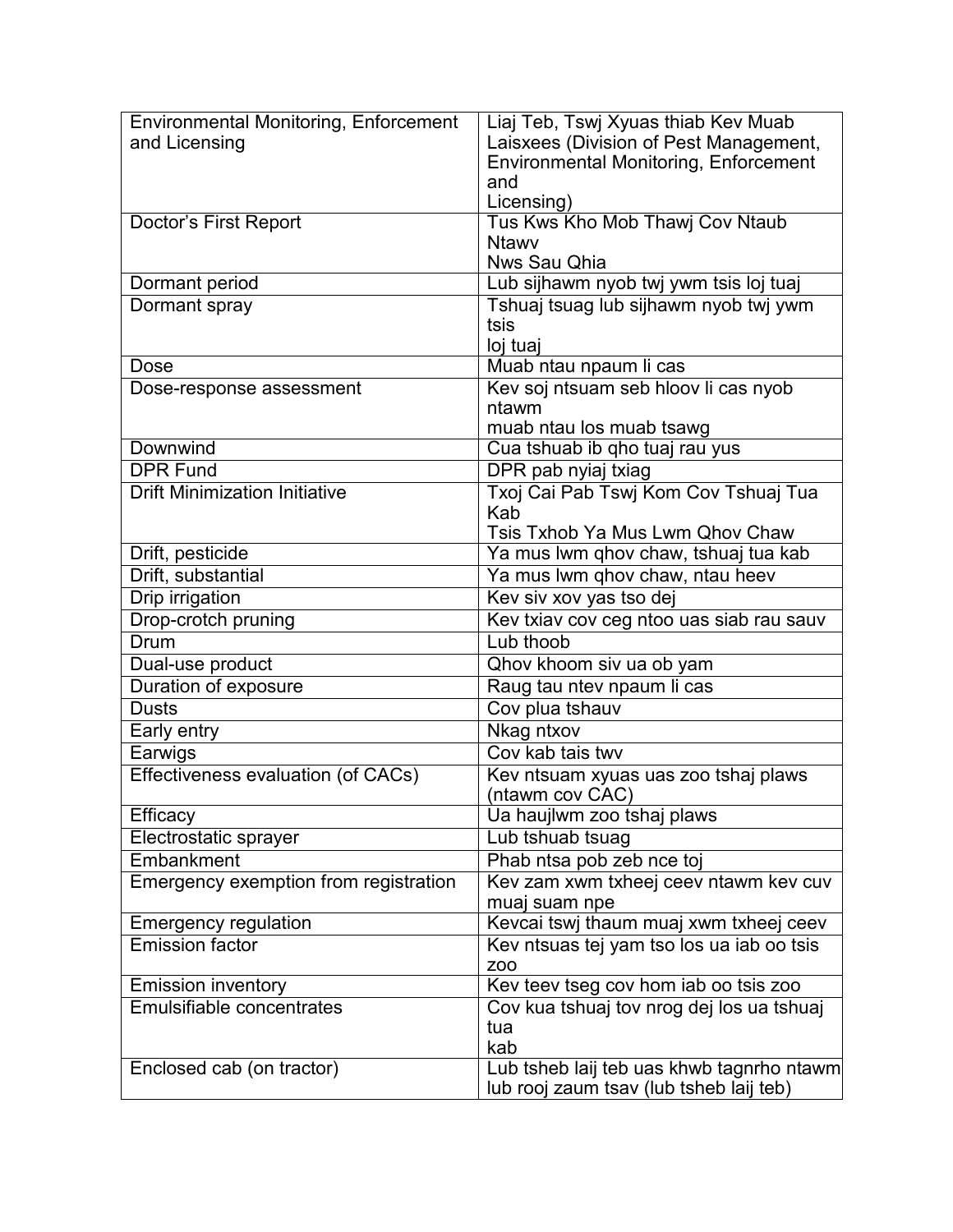| <b>Endangered species</b>                   | Tej hom tsiaj uas muaj feem tu noob tau              |
|---------------------------------------------|------------------------------------------------------|
| <b>Enforcement action</b>                   | Kev rau txim yog tsis ua raws li cov cai             |
| <b>Enforcement Action Database (EnfAct)</b> | Tsab Cai Khaws Tseg Txog Kev Rau Txim                |
|                                             | Yog Tias Tsis Ua Raws Li Cov Cai                     |
|                                             | (EnfAct)                                             |
| <b>Enforcement Guidelines</b>               | Cov Lus Qhia Txog Cov Cai Tswj                       |
| <b>Engineering controls</b>                 | Cov pob nias khiav tshuab fais fab                   |
| <b>Environmental fact data</b>              | Kev khaws tseg tias cov tshuaj tua kab ua            |
|                                             | haujlwm li cas                                       |
| Environmental justice                       | Kev ncaj ncees rau txhua phab kev noj                |
|                                             | nyob                                                 |
|                                             | mus los                                              |
| Environmental monitoring                    | Kev kuaj xyuas liaj iab tebchaws                     |
| <b>Environmental Monitoring Branch</b>      | Lub Chaw Haujlwm Saib Xyuas Liaj lab                 |
|                                             | <b>Tebchaws (Environmental Monitoring</b><br>Branch) |
|                                             |                                                      |
| EPA worker training verification card       | EPA Daim npav kawm tiav rau tus neeg ua<br>haujlwm   |
| <b>Equipment hopper</b>                     | Khoom siv ua liaj teb, lub tais hlau uas loj         |
|                                             | saum toj nrog lub qhov ncauj me hauv qab             |
| Establishment (e.g., location where         | Chaw tsim khoom (piv txwv tias lub chaw              |
| pesticide                                   | uas                                                  |
| is manufactured)                            | tsim cov tshuaj tua kab)                             |
| Exotic pest project                         | Kev pab saib xyuas cov hom kab uas tsis              |
|                                             | muaj ntau                                            |
| Experimental use permit                     | Daim ntawy tso cai sim                               |
| <b>Exposure</b>                             | Kev raug rau                                         |
| Exposure assessment                         | Kev soj ntsuam seb raug ntau npaum li                |
|                                             | cas                                                  |
| Exposure mechanism                          | Tej yam tshwm sim los ntawm tej yam uas              |
|                                             | raug rau                                             |
| Exposure scenario                           | Kev raug tej yam ntawv nws ho zoo li cas             |
|                                             | tuaj                                                 |
| External Affairs, Office of                 | Cov Nom Tswv Sab Nraud, Lub Chav                     |
|                                             | Khiav                                                |
|                                             | Haujlwm (External Affairs, Office of)                |
| Faceshield                                  | Daim thaiv ntsej muag                                |
| Farm                                        | Liaj teb                                             |
| Farm advisor                                | Tus pab tawm tswy yim tom txog ua liaj ua            |
|                                             | teb                                                  |
| Farm employees                              | Cov neeg ua haujlwm tom teb                          |
| Farm labor contractor                       | Tus neeg ntiav neeg ua zog tom teb                   |
| Farm manager                                | Tus neeg saib xyuas tom teb                          |
| Farm owner                                  | Tus tswy teb                                         |
| Farm profile                                | Qhia txog thaj av siv los ua teb                     |
| Farm workers                                | Cov neeg ua haujlwm tom teb                          |
| Farmer                                      | Tus neeg ua teb                                      |
| Farming operation                           | Kev khiav haujlwm tom teb                            |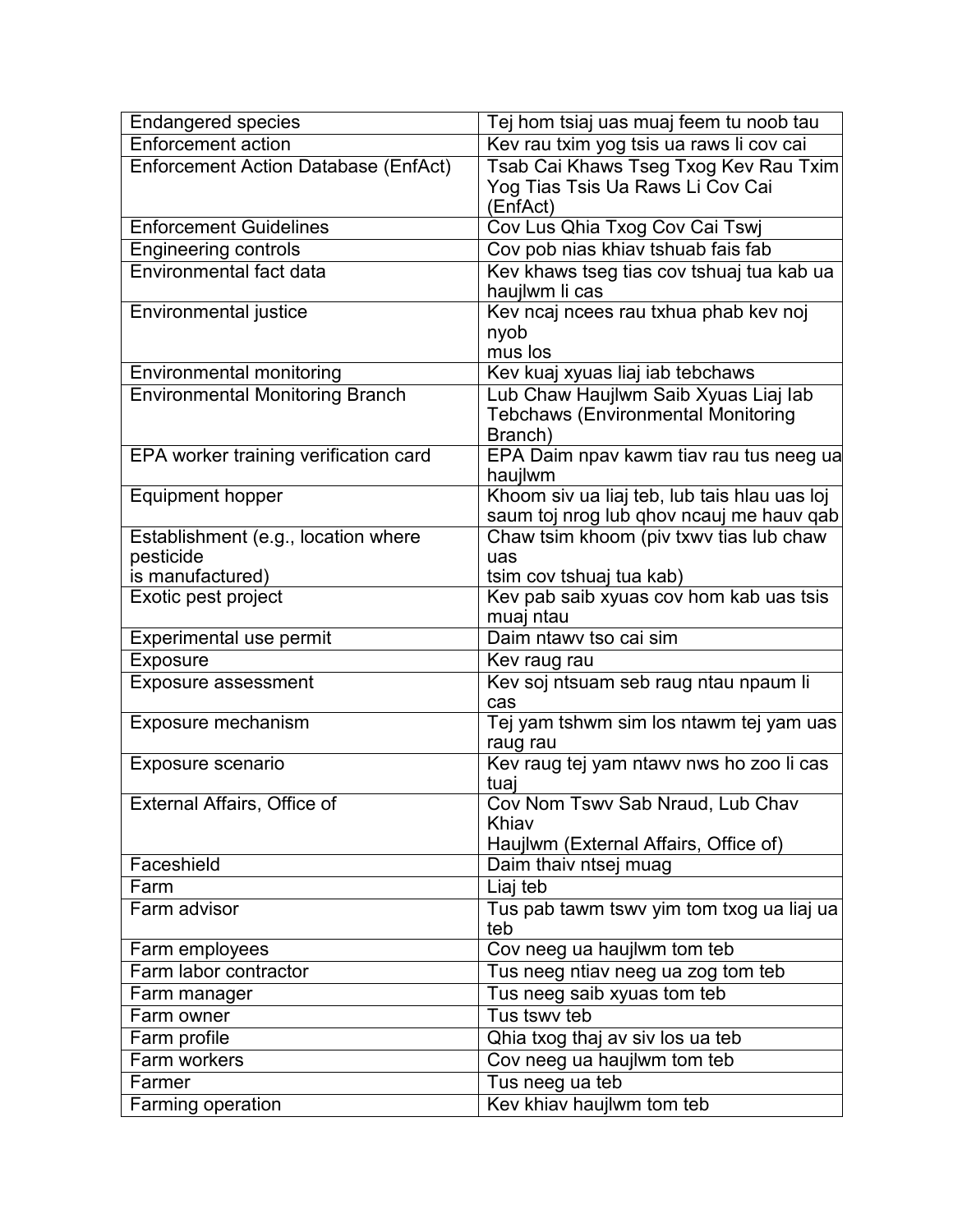| Feasible alternative                | Lwm yam uas yeej ua haujlwm ua noj ua        |
|-------------------------------------|----------------------------------------------|
|                                     | haus                                         |
|                                     | tau thiab                                    |
| Federal Insecticide, Fungicide and  | Tsoom Fwv Tebchaws Tsab Cai Tswj             |
| Rodenticide Act (FIFRA)             | Tshuaj                                       |
|                                     | Tua Kab, Tua Pwm, thiab Tua Cov Nas          |
|                                     | (FIFRA)                                      |
| Fescue                              | Cov nyom fescue                              |
| <b>Field fumigation</b>             | Kev tso tshuaj thoob plaws daim teb          |
| <b>Field posting</b>                | Kev tiv paib ntawm daim teb                  |
| <b>Field studies</b>                | Kev ntsuam xyuas daim teb                    |
| <b>Field workers</b>                | Cov neeg ua haujlwm ntawm daim teb           |
| <b>Filling hose</b>                 | Tus yas tsuag kom puv                        |
| Fixed-wing aircraft                 | Lub dav hlau uas muaj tua tshuaj             |
| <b>Fittings</b>                     | Key kho kom haum                             |
| Flagger                             | Tu neeg tsa paib lossis chij thaum tua       |
|                                     | tshuaj                                       |
| <b>Flood irrigation</b>             | Kev ua kwj tso dej nyab rau teb              |
| Flowable                            | Dej ntws mus tau                             |
| Flow meter                          | Lub ntsuas seb dej ntws ntau npaum li cas    |
| Flow rate                           | Kev ntsuas seb dej ntws nrawm npaum li       |
|                                     | cas                                          |
| Flypaper                            | Daim ntawv nplaum yoov                       |
| Foggers, insect foggers             | Tshuaj ncho pa, tshuaj ncho pa tua kab       |
| <b>Food and Agricultural Code</b>   | Txoj Cai Tswj Xyuas Zaub Mov thiab Kev       |
|                                     | Ua Liaj Ua Teb (Food and Agricultural        |
|                                     | Code)                                        |
| <b>Food Quality Protection Act</b>  | Tsab Cai Tiv Thaiv Khoom Noj Haus Kom        |
|                                     | Zoo (Food Quality Protection Act)            |
| Food safety                         | Kev nyab xeeb ntawm khoom noj haus           |
| Full-face respirator                | Lub looj tagnrho ntsej muag ua pa            |
| Fumigants                           | Tshuaj nkev tso ntshawb thoob plaws tua      |
|                                     | kab                                          |
| <b>Functional equivalency</b>       | Ua haujlwm sib haum nkaus                    |
| Fungicides                          | Tshuaj tua pwm                               |
| Fungus gnats                        | Yoov me me uas noj pwm                       |
| <b>Gear settings</b>                | Key kho cias                                 |
| Geographic information system (GIS) | Kev khaws tseg tej yam txog lub ntiaj teb    |
|                                     | hauv koospijtawj (GIS)                       |
| Good hygiene                        | Kev ntxuav tu kom zoo                        |
| Granular applicator                 | Lub tshuab w tej yam ua ntsiav               |
| Grasshopper                         | Tus kooj                                     |
| Gravitational water, gravity water  | Dej ntws raws li lub ntiaj teb rub, dej ntws |
|                                     | raws li ntiaj teb nqus                       |
| Green house                         | Lub tsev green house                         |
| Ground application                  | Kev tso rau hauv av                          |
| <b>Ground water</b>                 | Dej hauv av                                  |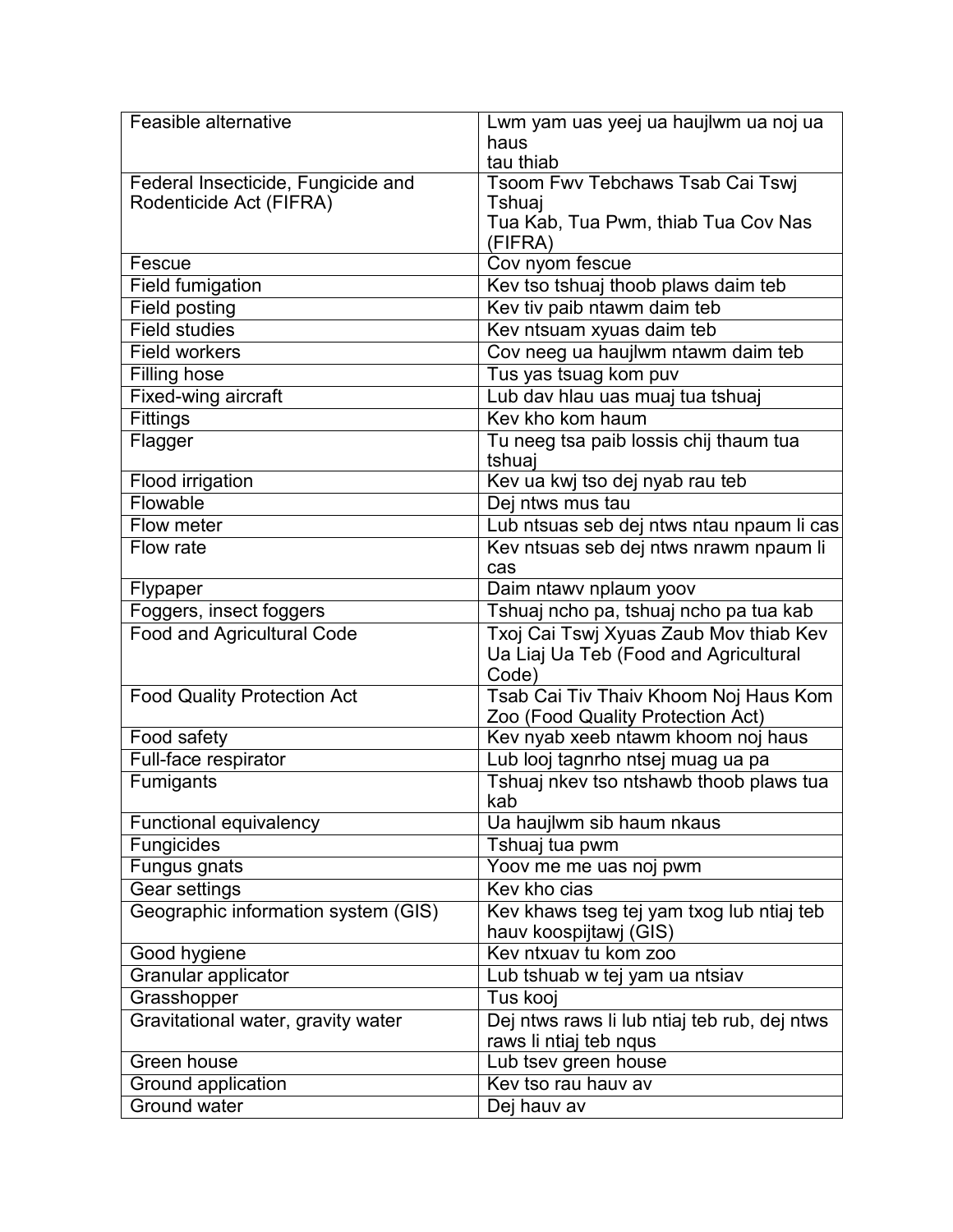| Ground water protection           | Kev tiv thaiv dej hauv av                    |
|-----------------------------------|----------------------------------------------|
| Ground water protection area      | Thaj tsam dej hauv av uas raug tiv thaiv     |
| Grower                            | Tus tub qoob                                 |
| Gumming                           | Cov kua nplaum                               |
| Handler, pesticide                | Tus neeg tov tshuaj, tshuaj tua kab          |
| Hand-operated                     | Tshuab siv ntawm tes ua haujlwm              |
| <b>Handout material</b>           | Ntaub ntawy cey tawm                         |
| <b>Harvest interval</b>           | Lub sijhawm so thaum tuaj tshuaj tas ces     |
|                                   | mam sau goob loo                             |
| <b>Hazard communication</b>       | Qhia txog tej yam kev phom sij               |
| Hazard communication program      | Qhia txog tej kev pab cuam tiv tauj txog tej |
|                                   | yam kev phom sij                             |
| <b>Hazard identification</b>      | Kev paub txog tej yam kev phom sij           |
| Hazardous air pollutant (HAP)     | lab oo phom sij rau huab cua (HAP)           |
| <b>Healthy Schools Act</b>        | Txoj Cai Tswj Kom Tsev Kawm Ntawv Noj        |
|                                   | Qab Haus Huv (Healthy Schools Act)           |
| Hearing officer                   | Tus neeg mloog rooj lus                      |
| <b>Heat stress</b>                | Kev mob vim tshav ntuj kub                   |
| <b>Herbicides</b>                 | Tshuaj tua nroj                              |
| Home use pesticide                | Tshuaj tua kab siv hauv vaj hauv tsev        |
| Home-and-garden use               | Siv hauv tsev thiab nraum vaj                |
| Honey dew                         | Dib pag ntsuab                               |
| Hopper                            | Lub thoob ntim khoom txawb saum lub w        |
|                                   | khoom                                        |
| Hose end sprayer                  | Tus kais txhuag tshuaj uas muaj chaw         |
|                                   | ntsaws                                       |
|                                   | txoj xaim dej                                |
| Household pesticide               | Tshuaj tua kab hauv vajtsev                  |
| Illegal pesticide use             | Kev siv tshuaj tua kab tsis raws cai         |
| Industrial use pesticide          | Tshuaj tua kab rau tsev ua laj kam           |
| Inert ingredients                 | Cov khoom nyob hauv uas tsis yog cov ua      |
|                                   | haujlwm                                      |
| Ingredient statement              | Cov lus qhia txog tej yam sib xyaws nyob     |
|                                   | hauv                                         |
| Initial statement of reasons      | Thawj cov ntsiab lus qhia tias vim li cas    |
| Insect growth regulators          | Cov tshuaj ua rau kab txhob loj hlob         |
| Insecticides                      | Tshuaj tua kab                               |
| Inspection                        | Kev tshawb xyuas                             |
| Inspection, pre-application       | Kev tshawb xyuas, ua ntej yuav tso           |
| Inspector                         | Tus tshawb xyuas                             |
| Institutional use                 | Rau lub chaw haujlwm siv                     |
| Integrated Waste Management Board | Lub Chaw Tsav Xwm Haujlwm Tswj               |
|                                   | Xyuas Khib Nyiab (Integrated Waste           |
|                                   | Management                                   |
|                                   | Board)                                       |
| Interim registration              | Kev cuv tseg rau ib lub sijhawm              |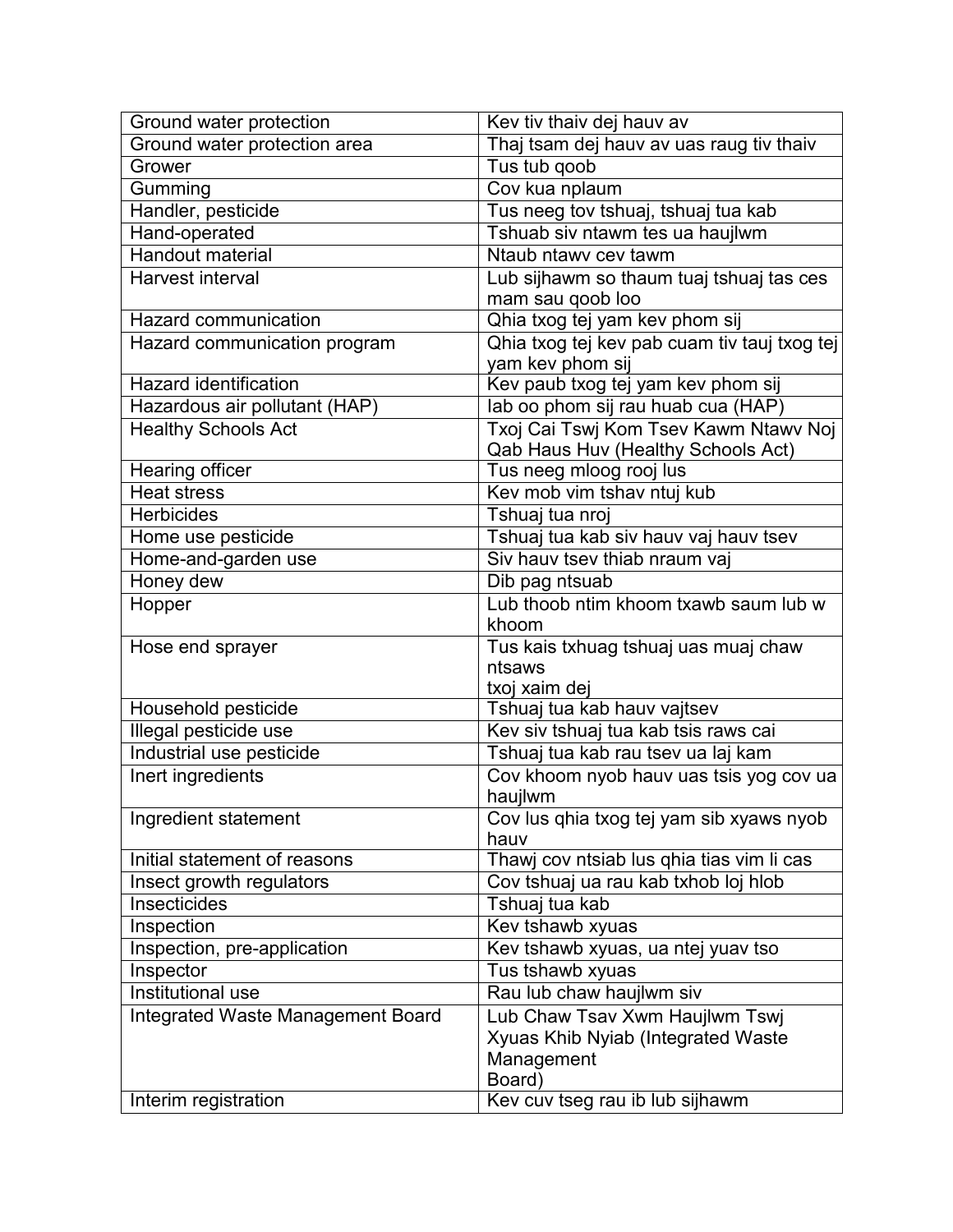| Investigation, episode                     | Kev xwj, tej zaj                               |
|--------------------------------------------|------------------------------------------------|
| Investigation, illness                     | Kev xwj, kev mob kev nkeeg                     |
| Investigative sampling                     | Kev khaws qauv thaum xwj                       |
| <b>IPM</b> Innovator                       | <b>IPM Kev Nrhiav NtauYam Tswv Yim</b>         |
|                                            | <b>Tshiab</b>                                  |
| <b>IPM</b> manuals                         | Cov ntaub ntawv uas qhia txog IPM              |
| IPM Pest Management Guidelines             | IPM Cov Kev Siv Ntau Yam Los Tswj Kab          |
|                                            | (IPM Pest Management Guidelines)               |
| Label                                      | Daim ntawv qhia npe                            |
| Label amendment                            | Kev Ntxiv Daim ntawv qhia npe                  |
| Label Resource Center (DPR)                | Lub Chaw Haujlwm Qhia Txog Daim Qauv           |
|                                            | ntawv qhia npe (DPR)                           |
| Labeling                                   | Kev lo ntawv qhia npe                          |
| Lacewings                                  | Cov kab ntsuab lacewing                        |
| Lady beetles                               | Cov kab lady beetles                           |
| Landfill                                   | Qhov chaw uas coj khib nyiab mus faus          |
|                                            | pov                                            |
|                                            | tseg                                           |
| Landscape maintenance                      | Kev tu tej chaw sab nraum tej vaj tse          |
| Lawn grubs                                 | Cov kab qeg noj nyom                           |
| Leaching                                   | Key xau tawm mus                               |
| Leafhoppers                                | Cov kab leafhoppers                            |
| Leafminer                                  | Cov kab leafminer                              |
| Leafroller                                 | Cov kab leafroller                             |
| Lice                                       | Kab ntshauv                                    |
| Licensed pest control dealers              | Cov chaw muaj cai muag tshuaj tua kab          |
| Licensing                                  | <b>Kev Muab Lais Xees</b>                      |
| <b>Licensing and Certification Program</b> | <b>Qhov Kev Pab Cuam Muab Laisxees thiab</b>   |
|                                            | Ntaub Ntawv Lees Paub (Licensing and           |
|                                            | <b>Certification Program)</b>                  |
| Life stages                                | Cov theem loj hlob ib ntus zuj zus             |
| Likely to enter                            | Muaj feem nkag                                 |
| <b>Liquid formulations</b>                 | Yam tov ua kua                                 |
| Loam                                       | Av xuav                                        |
| Local enforcement                          | Cov tub ceev xwm hauv koj lub nroog            |
| Location-specific (information on permit)  | Qhov chaw-qhia kom meej (tej yam lus           |
|                                            | qhia                                           |
|                                            | ntawm daim ntawy tso cai)                      |
| Longhorn borer                             | Cov kab longhorn borer                         |
| Louse                                      | Cov kab ntshauv                                |
| Maintenance gardener                       | Tus tu xyuas nyom thiab tej vaj zaub           |
| Management Agency Agreement (MAA)          | Daim Ntawv Pom Zoo Txog Txoj Kev Tswj<br>(MAA) |
| Manufacturing-use product                  | Qhov chaw tsim khoom los siv                   |
| Margin of exposure                         | Kev ntsuas seb txawv npaum li cas thaum        |
|                                            | raug rau                                       |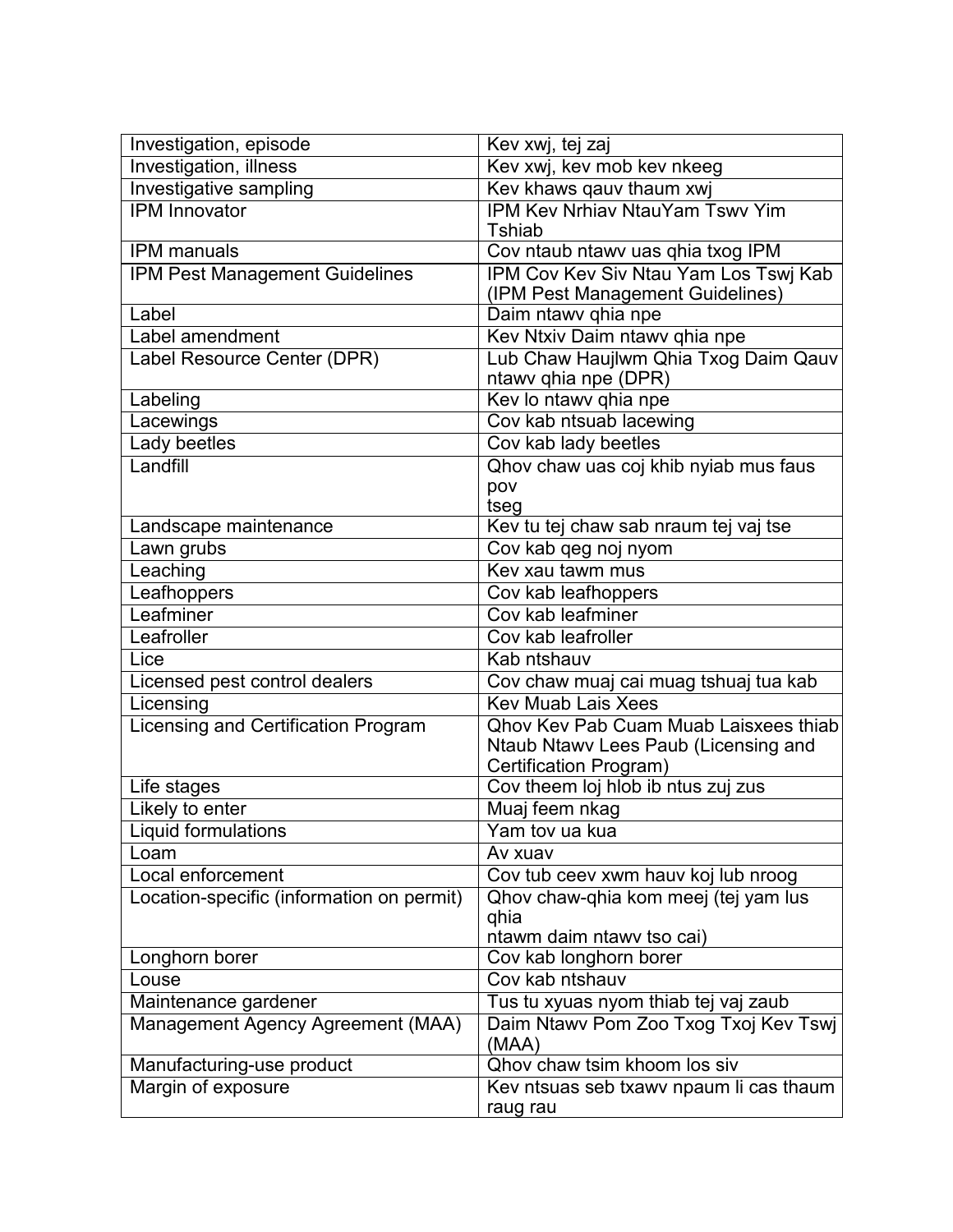| Marketplace Surveillance Program           | Qhov Kev Pab Cuam Saib Xyuas Tej Yam<br>Mus Los |
|--------------------------------------------|-------------------------------------------------|
| Mask chafer                                | tus kab mask chafer                             |
|                                            | Daim ntawy khaws tseg qhia txog kev             |
| Material safety data sheet                 | nyab                                            |
|                                            | xeeb ntawm cov khoom (MSDS)                     |
| Mealybug                                   | Tus kab mealybug                                |
| <b>Medical monitoring</b>                  | Kev kuaj xyuas tus mob                          |
| Medical supervision                        | Kev saib xyuas tus mob                          |
| <b>Medical Toxicology Branch</b>           | Lub Chaw Haujlwm Saib Xyuas Tshuaj              |
|                                            | Lom                                             |
| Memorandum of understanding (MOU)          | Daim ntawy tshaj tawm txog qhov tau pom         |
|                                            | zoo (MOU)                                       |
| Metabolite                                 | Tej yam uas pab kom ciaj sia                    |
| <b>Microbials</b>                          | Cov kab mob me me                               |
| Mill assessment                            | Kev rub ngi ntawm cov tshuaj tua kab            |
| Mill assessment rate                       | Tus nqi rub rau cov tshuaj tua kab              |
| <b>Mill disbursement</b>                   | Kev faib tus nqi rub rau cov tshuaj tua kab     |
| Mills (as in "2.1 mills on each dollar of  | Kev rub nqi rau tshuaj tua kab (xws li "2.1     |
| pesticide sales")                          | mills ntawm txhua duaslas ntawm cov             |
|                                            | nyiaj                                           |
|                                            | muag tshuaj tua kab")                           |
| Minimal Exposure Pesticide list            | Daim ntawy teev tseg txog Qhov Tsawg            |
|                                            | Kawg Nkaus Uas Tau Raug Tshuaj Tua              |
|                                            | Kab                                             |
| <b>Mite</b>                                | Cov kab hmob liab                               |
| <b>Miticides</b>                           | Tshuaj tua cov kab hmob liab                    |
| Mitigation measure                         | Kev pab txo                                     |
| <b>Mitigation option</b>                   | Cov kev muaj los xaiv kom pab txo tau           |
| Mix tank                                   | Lub taub toy                                    |
| Mix/load                                   | Tov/tso rau hauv                                |
| Monthly pesticide use report               | Daim ntawv qhia txog kev siv tshuaj tua         |
|                                            | kab                                             |
|                                            | txhua hli                                       |
| Moth                                       | Kab npauj                                       |
| Mulch                                      | Hmoov ntoo                                      |
| Mulching                                   | Kev npoog hmoov ntoo                            |
| Multiresidue screening test                | Cov kev kuaj xyuas rau ntau yam uas             |
|                                            | tseem                                           |
|                                            | nyob lo                                         |
| National Institute for Occupational Safety | Tebchaws Lub Chaw Haujlwm Saib Xyuas            |
| and Health (NIOSH)                         | Kev Nyab Xeeb thiab Kev Noj Qab Haus            |
|                                            | Huv Tom Chaw Haujlwm (NIOSH)                    |
| Negotiated work plan                       | Kev npaj siv los ua haujlwm uas tau sib         |
|                                            | hais                                            |
|                                            | haum                                            |
| <b>Nematicides</b>                         | Tshuaj tua kab hmob me me                       |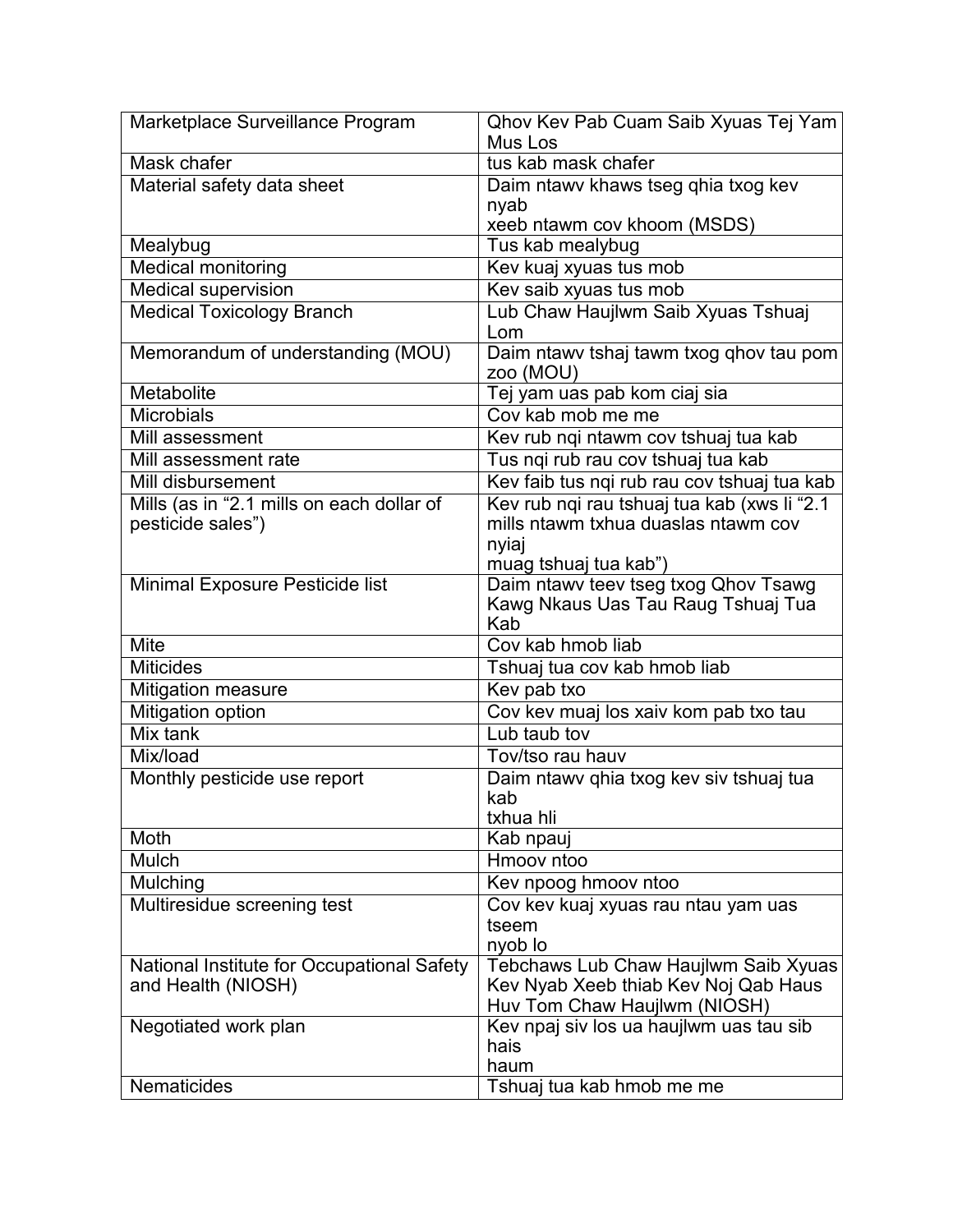| New active ingredient                 | Cov khoom tshiab nyob hauv uas ua<br>haujlwm |
|---------------------------------------|----------------------------------------------|
| <b>Nits</b>                           | Cov qe ntshauv                               |
| Non-agricultural pesticide            | Tshuaj tua kab uas tsis yog siv rau tom liaj |
|                                       | teb                                          |
| Nonattainment area                    | Thaj tsam uas tsis muaj huab cua zoo         |
| Noncompliance                         | Tsis ua raws li cov cai tswj                 |
| Nonpoint pollution                    | lab oo phem hauv huab cua thiab dej          |
| Nontarget organisms                   | Tej yam muaj sia uas tsis yog txhob txwm     |
|                                       | tsom rau                                     |
| No-observed-effect level              | Kev ntsuas seb raug tej yam uas muaj sia     |
|                                       | ntau                                         |
|                                       | npaum li cas                                 |
| Notice of application                 | Daim ntawv qhia txog tua tshuaj              |
| Notice of intent                      | Daim ntawv qhia txog kev npaj tuaj tshuaj    |
| Notice of violation                   | Daim ntawv qhia tias txhaum cai              |
| Notice to Registrants                 | Daim Ntawy Qhia Txog Cov Tau Cuv Npe         |
| Nozzle                                | Lub Ncauj Txuam                              |
| Nozzle body                           | Lub khwb ntawm lub ncauj                     |
| Nonpoint pollution                    | lab oo phem hauv huab cua thiab dej          |
| Nontarget organisms                   | Tej yam muaj sia uas tsis yog txhob txwm     |
|                                       | tsom rau                                     |
| No-observed-effect level              | Kev ntsuas seb raug tej yam uas muaj sia     |
|                                       | ntau                                         |
|                                       | npaum li cas                                 |
| Notice of application                 | Daim ntawv qhia txog tua tshuaj              |
| Notice of intent                      | Daim ntawv qhia txog kev npaj tuaj tshuaj    |
| Notice of violation                   | Daim ntawv qhia tias txhaum cai              |
| Notice to Registrants                 | Daim Ntawv Qhia Txog Cov Tau Cuv Npe         |
| Nozzle                                | Lub Ncauj Txuam                              |
| Nozzle body                           | Lub khwb ntawm lub ncauj                     |
| <b>Office of Administrative Law</b>   | Lub Chaw Haujlwm Tswj Xyuas Kev              |
|                                       | Lig Kev Cai Rau Cov Pej Xeem                 |
|                                       | (Office of                                   |
|                                       | Administrative Law)                          |
| <b>Office of Environmental Health</b> | Lub Chaw Haujlwm Ntsuam Xyuas Tej            |
| <b>Hazard Assessment</b>              | Yam Kev Phom Sij Ntawm Liaj lab              |
|                                       | <b>Tebchaws</b>                              |
|                                       | (Office of Environmental Health Hazard       |
|                                       | Assessment)                                  |
| <b>Office of Pesticide Programs</b>   | Lub Chav Haujlwm Tswj Xyuas Cov              |
|                                       | Tshuaj                                       |
|                                       | Tua Kab (Office of Pesticide Programs)       |
| Ombudsman                             | Tus Nom Tswv Tswj Xyuas Kev Ncaj             |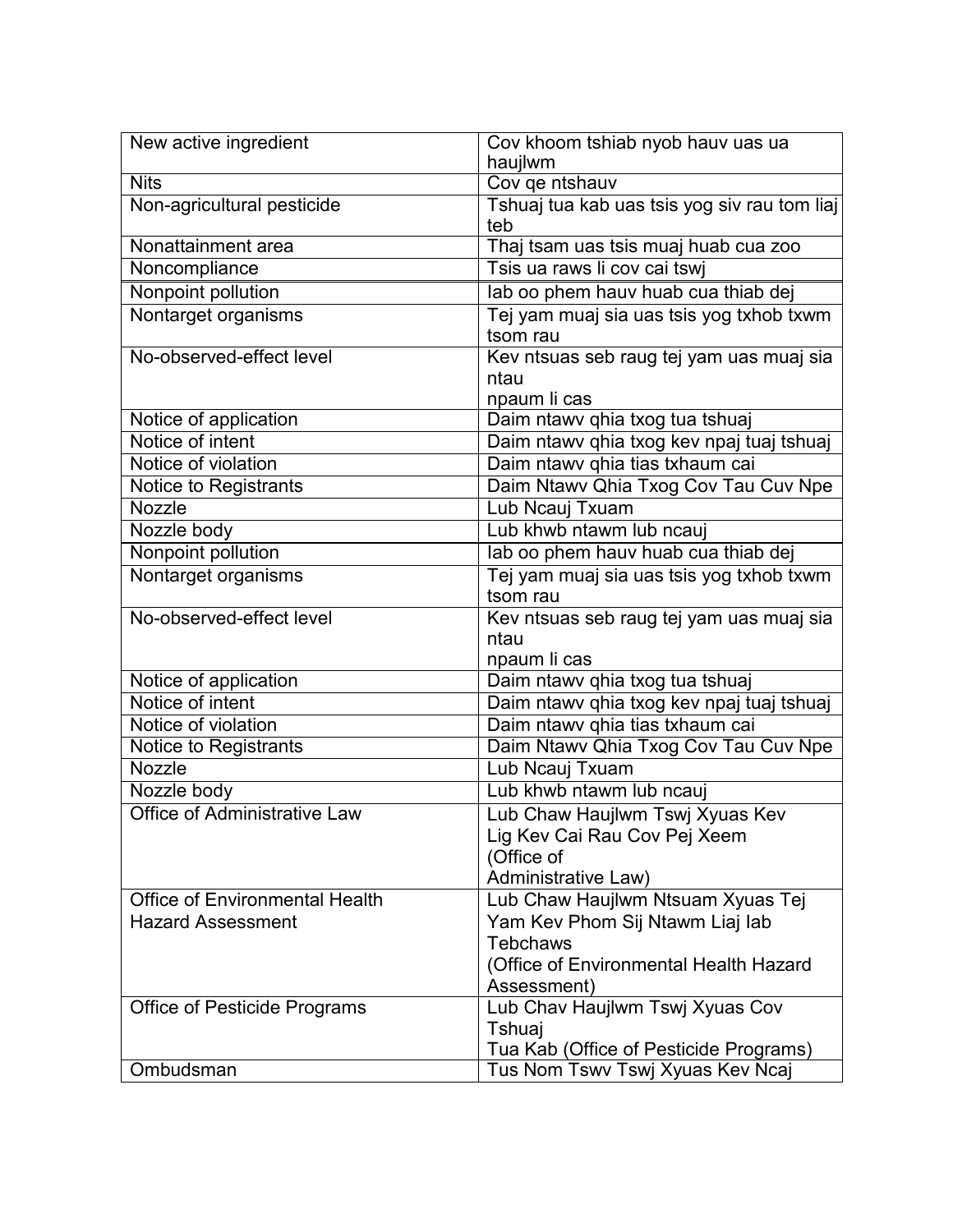|                                               | <b>Ncees</b>                                                                       |
|-----------------------------------------------|------------------------------------------------------------------------------------|
| Operational plan                              | Kev npaj yuav khiav haujlwm li cas                                                 |
| Operator identification number                | Tus kws khiav haujlwm tus lej uas qhia tias                                        |
|                                               | nws yog leej twg (Operator                                                         |
|                                               | identification number)                                                             |
| Organophosphates                              | Ib hom tshuaj txov siav                                                            |
| Oscillating boom sprayer                      | Lub tsuag uas txawj tig mus los                                                    |
| <b>OSHA Hazard Communication Standard</b>     | OSHA Txoj Cai Qhia Txog Kev Tiv Tauj                                               |
|                                               | Thaum Muaj Tej Yam Phom Sij                                                        |
|                                               | (OSHA Hazard Communication                                                         |
|                                               | Standard)                                                                          |
| Outbreak                                      | Ib yam uas cia li tshwm sim tamsis                                                 |
| Output pressure                               | Kev ntsuas seb qhov tawm tuaj ceev                                                 |
|                                               | npaum li                                                                           |
|                                               | cas                                                                                |
| Output rate                                   | Kev ntsuas seb qhov tawm ntau npaum li                                             |
|                                               | cas                                                                                |
| Outreach program                              | Kev pab cuam tshaj tawm                                                            |
| Passersby                                     | Cov tib neeg uas dhau mus los                                                      |
| Peat moss                                     | Cov ntxhuab peat moss                                                              |
| Peer review                                   | Lwm tus neeg ua tib yam haujlwm rov                                                |
|                                               | muab                                                                               |
|                                               | los kuaj dua                                                                       |
| Perennial plants                              | Cov paj ntoo uas ciaj thawm niaj thawm                                             |
|                                               | <b>XVOO</b>                                                                        |
| Permit (restricted material permit)           | Daim ntawy tso cai (daim ntawy tso cai siv                                         |
|                                               | tej                                                                                |
|                                               | tshuaj uas raug tswj)                                                              |
| Permit appeal                                 | Kev nyom xub hais ntxiv txog daim ntawv                                            |
|                                               | tso                                                                                |
| <b>Permit conditions</b>                      | cai                                                                                |
|                                               | Cai tswj ntawm ib yam kev ua                                                       |
| Permit review request                         | Key thoy roy saib daim ntawy tso cai                                               |
| Personal protective equipment (PPE)           | Tej khoom siv los yog coj los tiv thaiv tus                                        |
|                                               | kheej (PPE)                                                                        |
| <b>Personnel Services Branch</b>              | Lub Chaw Haujlwm Ntiav Neeg (Personnel                                             |
| Pest control                                  | Services Branch)                                                                   |
|                                               | Kev tswj kom txhob muaj kab                                                        |
| Pest control advisor (PCA)                    | Tus neeg pab tawm tswy yim los tua kab                                             |
| Pest control business                         | (PCA)                                                                              |
|                                               |                                                                                    |
|                                               | Lub lagluam tua kab                                                                |
| Pest control company                          | Lub chaw haujlwm tua kab                                                           |
| Pest control dealer                           | Lub chaw muag tshuaj tua kab                                                       |
| Pest control device                           | Lub tshuab siv rau cov tshuaj tua kab                                              |
| Pest control operator<br>Pest control records | Tus siv lub tshuab tsuag tshuaj tua kab<br>Cov ntaub ntawv khaws tseg txog cov kev |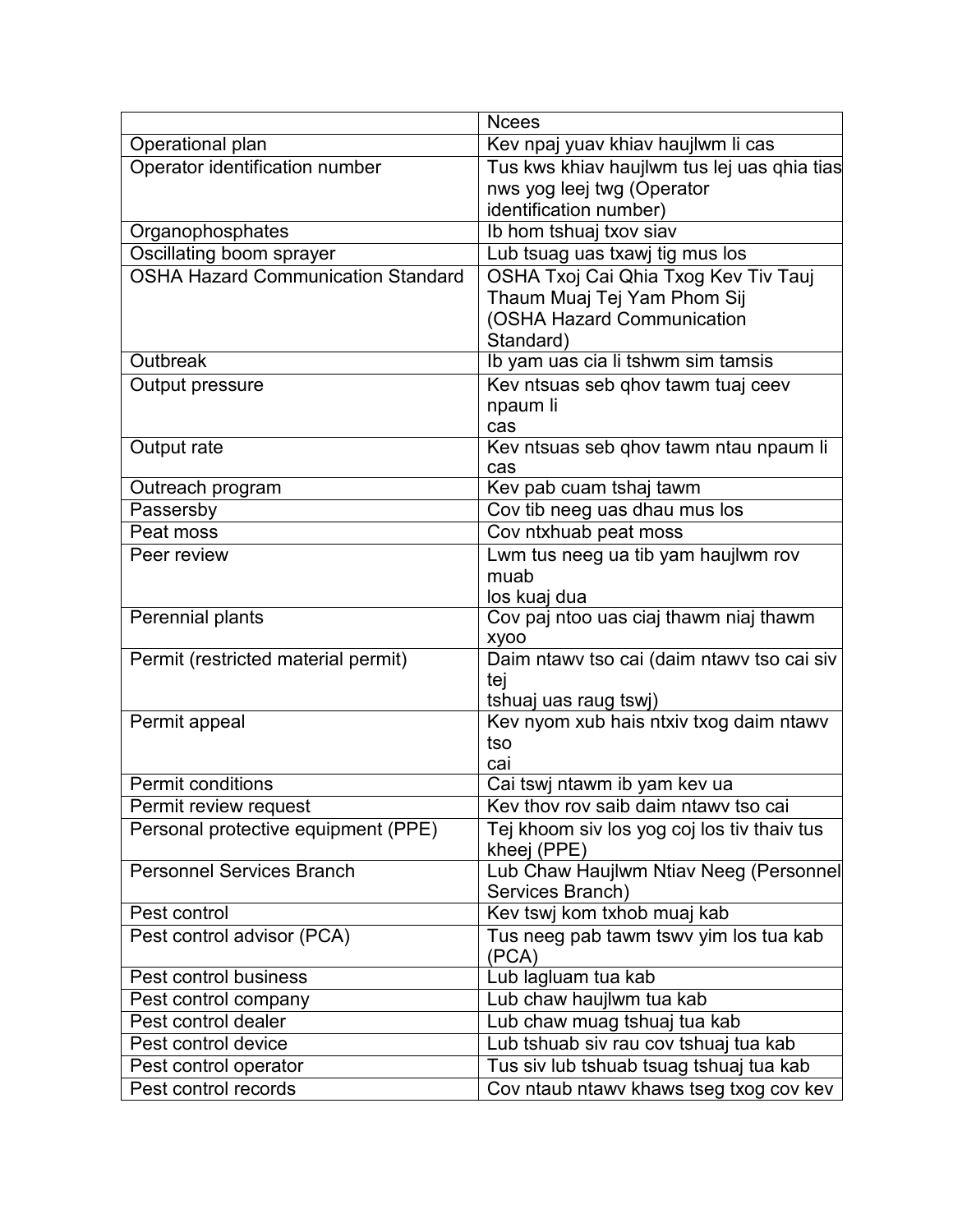|                                               | tua                                                                     |
|-----------------------------------------------|-------------------------------------------------------------------------|
|                                               | kab                                                                     |
| Pest management                               | Kev tswj tej kab                                                        |
| <b>Pest Management Advisory Commitee</b>      | Pab Pawg Neeg Tswj Xyuas Kab (Pest                                      |
|                                               | <b>Management Advisory Committee)</b>                                   |
| <b>Pest Management Alliance</b>               | Lub Chaw Haujlwm Tswj Xyuas Kab (Pest<br><b>Management Alliance)</b>    |
| Pest Management Analysis and Planning         | Qhov Kev Pab Cuam Tshawb Xyuas Cov                                      |
| Program (PMAP)                                | Kev                                                                     |
|                                               | Tswj thiab Kev Npaj Tua Kab (PMAP)                                      |
| Pest Management and Licensing Branch          | Lub Chaw Haujlwm Tswj Xyuas Kab                                         |
|                                               | thiab Muab Laisxees (Pest                                               |
|                                               | Management and                                                          |
|                                               | Licensing Branch)                                                       |
| Pest Management Grant                         | Nyiaj Txiag Tau Los Pab Tswj Xyuas Kab                                  |
| Pest prevention                               | Kev tiv thaiv kom txhob muaj kab                                        |
| Pest resistance                               | Txoj kev uas cov kab tiv taus tshuaj                                    |
| Pesticide broker                              | Tus neeg los yog lub chaw haujwm uas                                    |
|                                               | muaj                                                                    |
|                                               | tshuaj tua kab                                                          |
| Pesticide container                           | Lub thoob ntim tshuaj tua kab                                           |
| <b>Pesticide Contamination Prevention Act</b> | Tsab Cai Tiv Thaiv Kom Tshuaj Tua Kab                                   |
|                                               | Tsis Txhob Paug Tau Nrog Lwm Yam                                        |
|                                               | (Pesticide Contamination Prevention                                     |
|                                               | Act)                                                                    |
| Pesticide Data Program (USDA)                 | Qhov Kev Pab Cuam Uas Khaws Tej Yam                                     |
|                                               | Lus Qhia Txog Cov Tshuaj Tua Kab<br>(USDA)                              |
| <b>Pesticide Enforcement Branch</b>           | Lub Chaw Haujlwm Tswj Cov Tshuaj Tua                                    |
|                                               | Kab (Pesticide Enforcement Branch)                                      |
| Pesticide episode                             | Tej yam loj tshwm sim ua ke vim cov                                     |
|                                               | tshuaj                                                                  |
|                                               | tua kab                                                                 |
| Pesticide Handlers Exposure Database          | Kev Khaws Tseg Txog Cov Tibneeg Tov                                     |
|                                               | Tshuaj Uas Raug Cov Tshuaj Tua Kab                                      |
| Pesticide hazard communication program        | Qhov kev pab cuam tiv tauj tej yam kev                                  |
|                                               | phom                                                                    |
|                                               | sij txog cov tshuaj tua kab                                             |
| Pesticide illness reports                     | Cov ntaub ntawv qhia txog cov kev mob                                   |
|                                               | nkeeg uas los ntawm cov tshuaj tua kab                                  |
| Pesticide Illness Surveillance Program        | Qhov Kev Pab Cuam Soj Cov Kev Mob<br>Nkeeg Uas Los Ntawm Cov Tshuaj Tua |
|                                               | Kab                                                                     |
| Pesticide poisoning                           | Kev raug lom los ntawm tshuaj tua kab                                   |
| Pesticide Product Registration Reform         | Txoj Cai MuajTshuaj Tua Kab Suam Npe                                    |
| Initiative                                    | Rau                                                                     |
| <b>Pesticide Registration and Evaluation</b>  | Pab Pawg Neeg Uas Cuv thiab Soj                                         |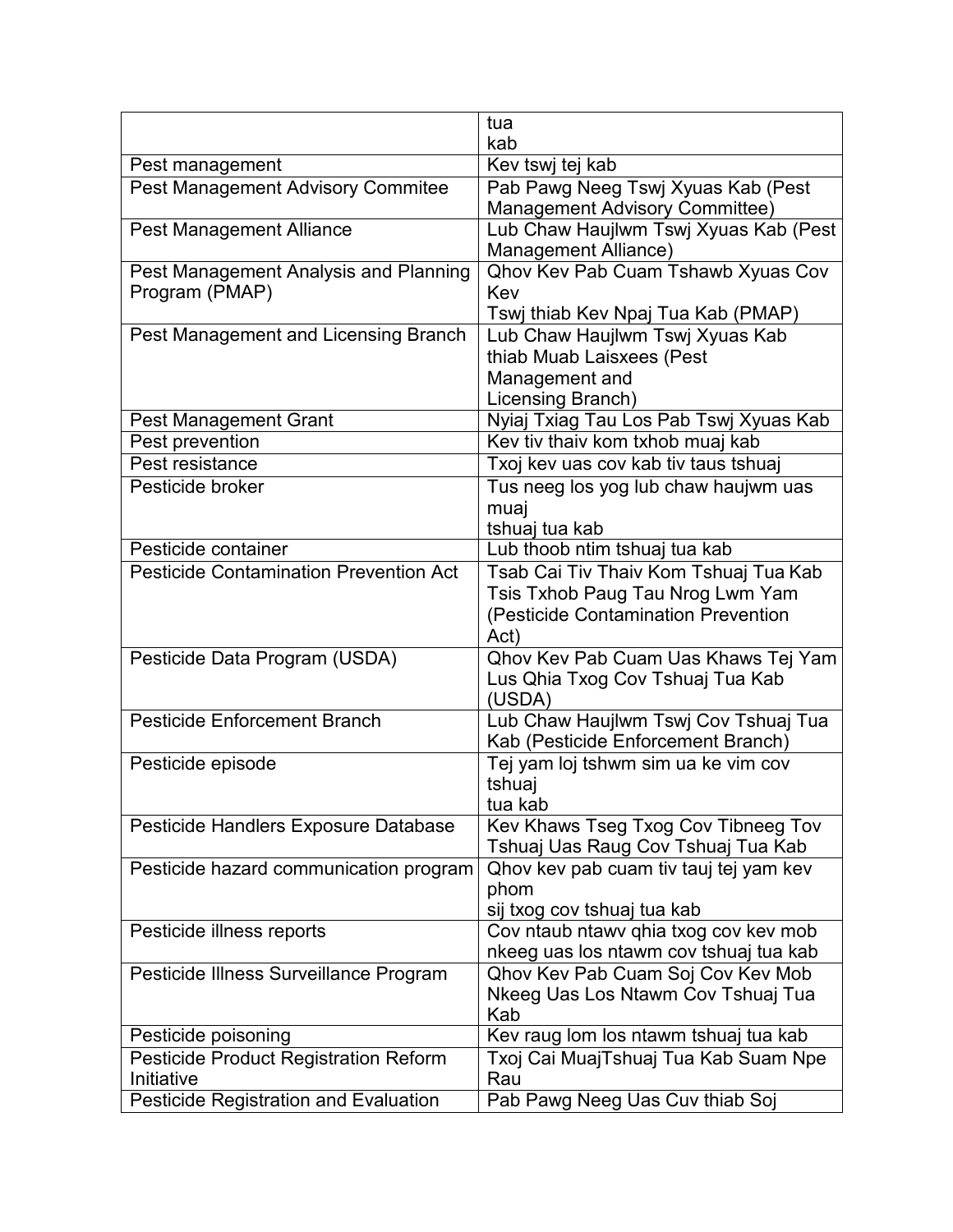| Committee (PREC)                       | <b>Ntsuam</b>                              |
|----------------------------------------|--------------------------------------------|
|                                        | Tshuaj Tua Kab (PREC)                      |
| <b>Pesticide Registration Branch</b>   | Lub Chaw Tshuaj Tua Kab Muaj Npe           |
|                                        | Suam                                       |
|                                        | Nyob Rau                                   |
| Pesticide Safety Information Series    | Cov Ntaub Ntawv Qhia Txog Txoj Kev         |
| (PSIS)                                 | <b>Nyab</b>                                |
|                                        | Xeeb Ntawm Cov Tshuaj Tua Kab (PSIS)       |
| Pesticide spill                        | tshuaj tua kab nchuav                      |
| Pesticide use enforcement              | Kev tswj siv tshuaj tua kab                |
| Pesticide use reporting                | Kev qhia txog txoj kev siv tshuaj tua kab  |
| Pesticide Workplace Evaluation Program | Qhov Kev Pab Cuam Kuaj Xyuas Cov           |
|                                        | Chaw                                       |
|                                        | Haujlwm Uas Muaj Cov Tshuaj Tua Kab        |
| Pesticides                             | Cov tshuaj tua kab                         |
| Petroleum jelly                        | Roj petroleum jelly                        |
| <b>Phenoxy herbicides</b>              | Tshuaj tua nroj                            |
| Pheromone                              | Ntxhiab tso kom lwm yam nyiam              |
| Physically present                     | Nyob ntawd tim ntsej tim muag              |
| Physician reporting                    | Kev qhia los ntawm tus kws kho mob         |
| Phytotoxicity                          | Kev lom ntawm cov paj ntoo                 |
| <b>Plantback</b>                       | Sijhawm cog khoom tau                      |
| <b>Plantback restrictions</b>          | Sijhawm txwv tom qab siv tshuaj tag lawm   |
|                                        | mam cog khoom tau                          |
| Plant growth regulations               | Cov cai tswj txog cov tshuaj tso kom qoob  |
|                                        | hlav                                       |
| <b>Planting beds</b>                   | Cov Ntswg Teb Siv Cog Khoom Rau            |
| Pocket gopher                          | Tus nas kos av pocket gopher               |
| Point pollution, point source          | lab oo tsis zoo uas los ntawm ib qho chaw, |
|                                        | ib                                         |
|                                        | qho chaw uas iab oo tsis zoo pib           |
| Poison Control System                  | Lub Chaw Pab Kev Raug Lom                  |
| Postharvest (adj.)                     | Lub caij sau qoob loo tag (lo lus piav)    |
| Posting, field posting                 | Kev txhos pas, txhos paib tom teb          |
| Powdery mildew                         | Kab Mob Pwm Ua Hmoov                       |
| Power sprayer                          | Lub tshuab tsuag muaj ceem                 |
| <b>Precautionary statements</b>        | Cov lus ceeb toom ua ntej                  |
| <b>Preharvest interval</b>             | Lub caij tom qab tsuag tshuaj tua kab tag  |
|                                        | mam de zaub tau                            |
| Premature entry                        | Nkag mus ua ntej lub sijhawm pub mus       |
| Pressure gauge                         | Lub ntsuas seb nruj npaum li cas           |
| Pressure regulator                     | Lub pab tswj kom txhob nruj                |
| Private applicator certification       | Daim ntawy pom zoo ua ib tug neeg siv      |
|                                        | tshuaj                                     |
| Private applicator certification       | Kev xeem rau daim ntawy pom zoo ua ib      |
| examination                            | tug                                        |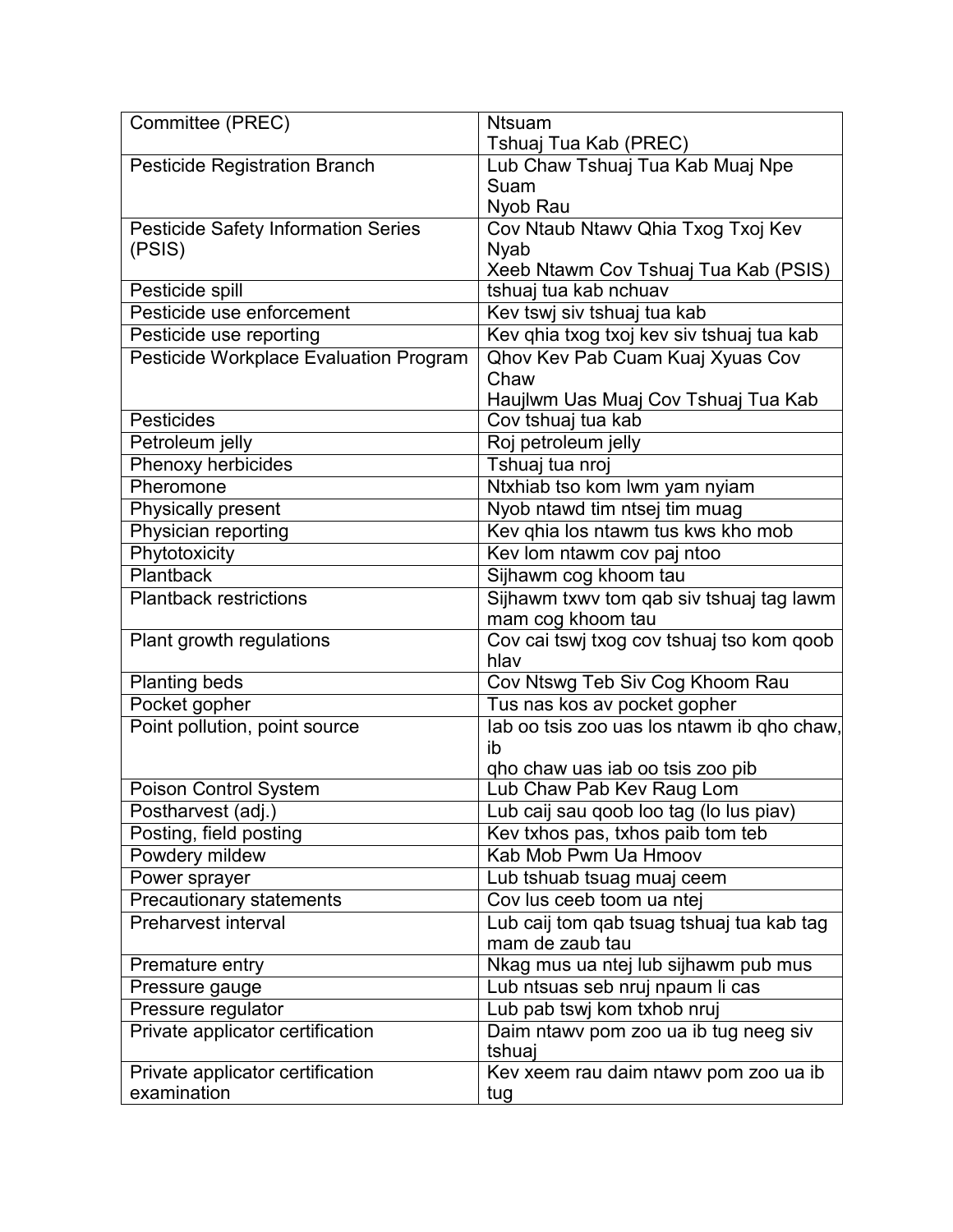|                                                            | neeg siv tshuaj                                                         |
|------------------------------------------------------------|-------------------------------------------------------------------------|
| Probabilistic                                              | Tej zaum ntxim yuav ua tau                                              |
| <b>Product chemistry</b>                                   | Qhov khoom tshwm sim thaum muab tej                                     |
|                                                            | yam                                                                     |
|                                                            | los sib xyaws                                                           |
| Product compliance program                                 | Qhov kev pab cuam tswj kom qhov khoom                                   |
|                                                            | nyob raws cai                                                           |
| Product quality                                            | Kev ntsuas seb qhov khoom puas zoo                                      |
| Product/label database (DPR)                               | Kev khaws tseg txog cov khoom/npe<br>(DPR)                              |
| Production agriculture monthly pesticide                   | Daim ntawv qhia txog cov teb txoj kev siv                               |
| use report                                                 | tshuaj tua kab txhua hli                                                |
| <b>Progress Report</b>                                     | Daim Ntawv Qhia Taug Qab Tias Ua Tiav                                   |
|                                                            | Zoo Npaum Li Cas                                                        |
| Property operator                                          | Tus tswy khiav dej num ntawm thaj av                                    |
|                                                            | chaw                                                                    |
| Proposition 65                                             | <b>Tsab Cai Proposition 65</b>                                          |
| Protective clothing                                        | Khaub ncaws hnay tiv thaiv                                              |
| Protocol                                                   | Tej seem uas yuav tau ua raws                                           |
| Psyllid                                                    | Cov kab psyllid                                                         |
| Public comment period, 30-day                              | Lub sijhawm pej xeem qhia tau tias lawv                                 |
|                                                            | xav                                                                     |
|                                                            | li cas, 30-hnub                                                         |
| <b>Public hearing</b>                                      | Rooj lus mloog sib hais ntawm cov pej<br>xeem                           |
| Public participation                                       | Kev koom tes los ntawm cov pej xeem                                     |
| <b>Public Records Act</b>                                  | Tsab Cai Pub Cov Pej Xeem Mus Muab                                      |
|                                                            | Ntaub Ntawv (Public Records Act)                                        |
| Rate                                                       | Kev ntsuam xyuas seb ntau los tsawg                                     |
|                                                            | npaum                                                                   |
|                                                            | li cas                                                                  |
| Recordkeeping                                              | Kev khaws ntaub ntawv                                                   |
| Reduced-risk pest management                               | Kev tswj kom muaj teeb meem tsawg zog                                   |
|                                                            | los                                                                     |
|                                                            | ntawm kev siv tshuaj tua kab                                            |
| Reevaluation                                               | Rov soj ntsuam dua                                                      |
| Reformulation (as in "products registered                  | Rov kho dua (ib yam nkaus li "cov khoom                                 |
| for reformulation")                                        | raug cuv npe los muab kho dua")                                         |
| Regional office                                            | Lub chav haujlwm ntawm hauv paus tej                                    |
|                                                            | koog                                                                    |
| Registrant                                                 | Tus neeg uas tub cuv npe lawm                                           |
| <b>Registration and Health Evaluation</b>                  | Lub Chaw Haujlwm Cuv Npet thiab Soj<br>Ntsuam Txoj Kev Noj Qab Haus Huv |
| <b>Division</b><br>Regulation                              | Cov cai tswj                                                            |
|                                                            |                                                                         |
| <b>Regulatory action</b><br><b>Regulatory restrictions</b> | Kev npaj los ua raws li co cai tswj<br>Kev tswj nruj ntawm cov cai tswj |
|                                                            |                                                                         |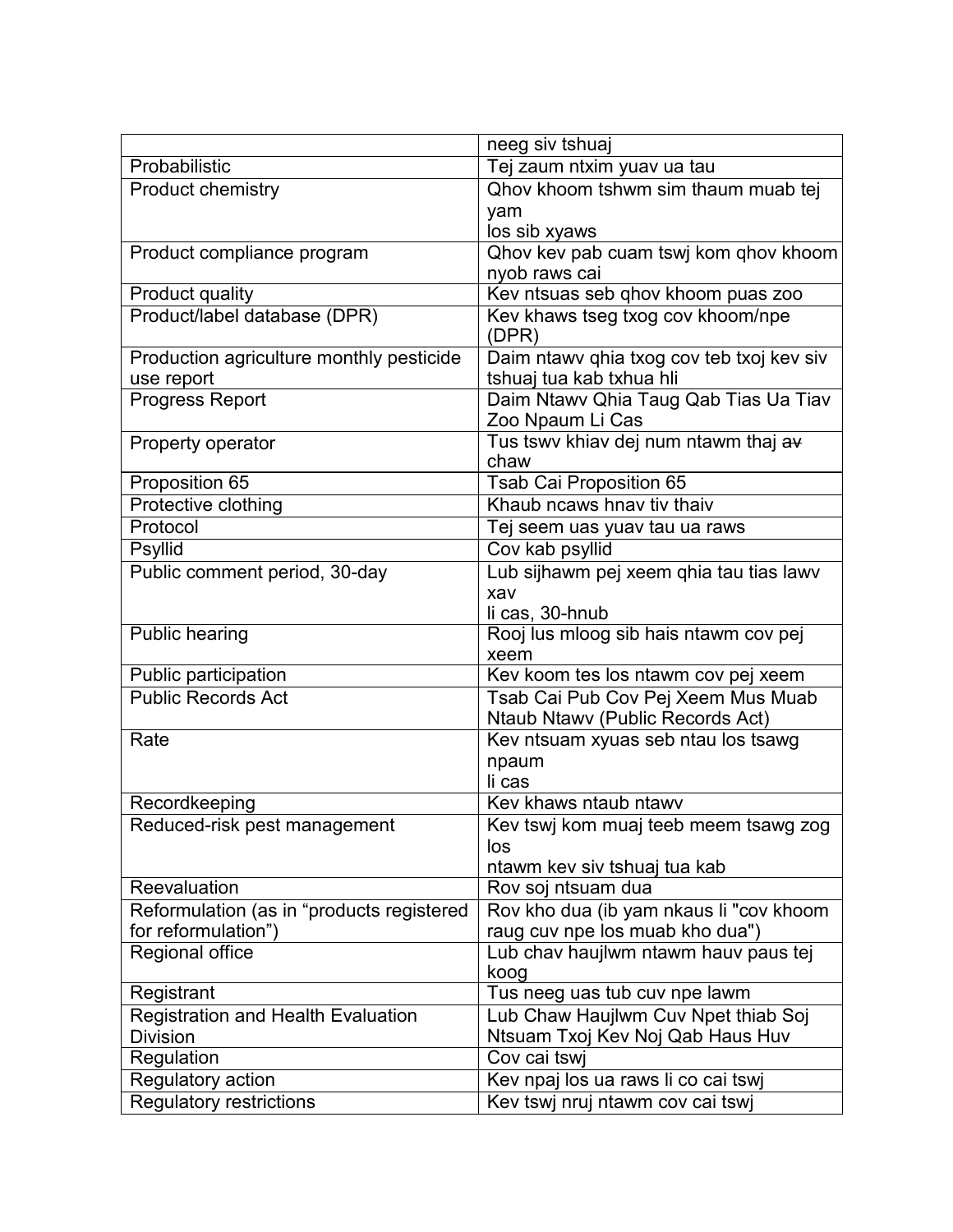| Renewal (product registration or license)   | Kev rov ua ntawv tauj xyoo tshiab (daim   |
|---------------------------------------------|-------------------------------------------|
|                                             | ntawy cuv npe lossis laisxees rau ib      |
|                                             | qho khoom)                                |
| Repellent                                   | Tshuaj ua kom tej yam txav deb            |
| Requirement                                 | Qhov yuav tsum muaj                       |
| <b>Research authorization</b>               | Kev tso cai tshawb fawb                   |
| <b>Residential use</b>                      | Siv rau hauv tsev nyob                    |
| Residue monitoring program                  | Qhov kev pab cuam kuaj xyuas rau tej      |
|                                             | yam                                       |
|                                             | uas tseem lo los yog tseem tshuav         |
|                                             | mentsis nyob ntawd                        |
| Residue testing                             | Kev kuaj tej yam uas tseem lo rau         |
| Residue tolerance                           | Kev lo ntawv nyob hov ntev mam tog dhau   |
|                                             | Mus                                       |
| Residue, illegal                            | Yam lo rau uas tsis raug cai              |
| Resources Agency                            | Lub Chaw Haujlwm Muaj Cov Kev Pab         |
| <b>Respiratory protection</b>               | Tiv thaiv txoj kev ua pa                  |
| Restricted entry interval (REI)             | Lub caij uas txwy tsis pub nkag mus (REI) |
| <b>Restricted material</b>                  | Cov tshuaj uas raug txwv                  |
| Restricted material permit                  | Daim ntawy tso cai siv cov tshuaj txwy    |
| Restricted use (restricted use declaration) | Tej uas raug txwv (daim ntawv lees paub   |
|                                             | tias raug txwv lawm)                      |
| Restricted use pesticide                    | Cov tshuaj tua kab uas raug txwv          |
|                                             |                                           |
| Right-to-know                               | Muaj txoj cai paub                        |
| <b>Risk assessment</b>                      | Kev soj ntsuam los saib seb puas muaj     |
|                                             | feem                                      |
|                                             | Raug                                      |
| <b>Risk characterization</b>                | Faib cov kev muaj feem raug raws li seb   |
|                                             | phom sij npaum li cas                     |
| Risk characterization document (RCD)        | Daim ntawv faib cov kev muaj feem raug    |
|                                             | raws li seb phom sij npaum li cas (RCD)   |
| Risk management                             | Kev tswj tej yam uas yuav muaj feem raug  |
| <b>Risk mitigation</b>                      | Kev pab kom tej yam uas yuav muaj feem    |
|                                             | raug tsawg zog                            |
| Rodenticides                                | Tshuaj lom nas                            |
| Rough bluegrass                             | Nyom rough bluegrass                      |
| Route of absorption                         | Cov kev ntxaum nkag mus                   |
| Rulemaking                                  | Kev tsim cai                              |
| <b>Ruffling</b>                             | Ua sw cuag cas                            |
| Runoff                                      | Dej phwj ntws mus rau lwm qhov chaw       |
| Ryegrass                                    | Nyom ryegrass                             |
| <b>Safety glasses</b>                       | Cov tsom iav looj tiv thaiv               |
| <b>Safflower</b>                            | Cov paj safflower                         |
| <b>Sanitizers</b>                           | Cov tshuaj tua kab mob                    |
| Sap<br><b>Saw flies</b>                     | Cov kua ntoo<br>Cov yoov Saw flies        |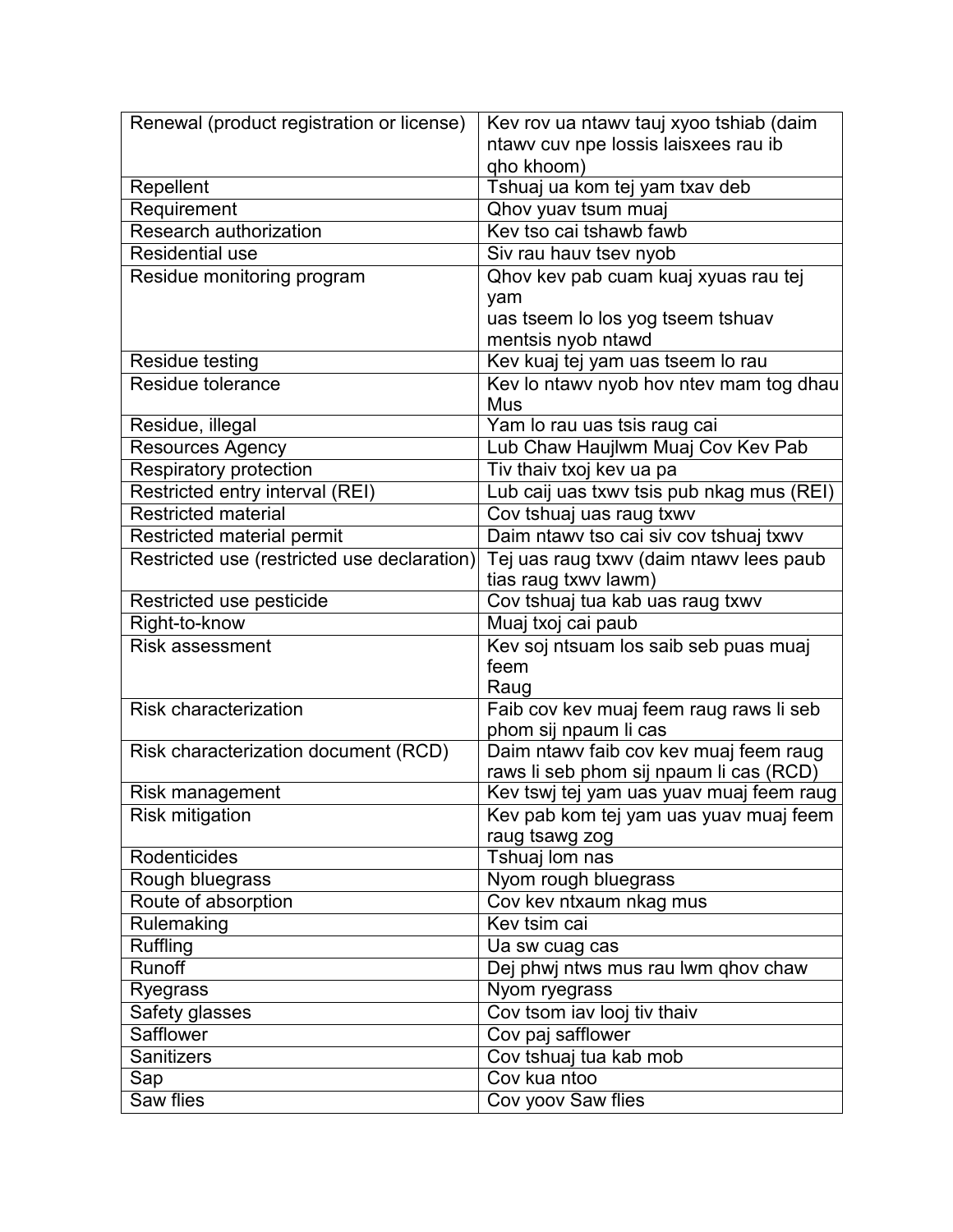| Satellite office                          | Lub chaw haujlwm uas nyob deb ntawm          |
|-------------------------------------------|----------------------------------------------|
|                                           | lub                                          |
|                                           | chaw haujlwm loj                             |
| <b>Scale</b>                              | Lub luj/ Rab teev                            |
| Scales (e.g., invertebrates)              | Cov nplai (piv txwv tias tsiaj uas tsis muaj |
|                                           | txha nqaj qaum)                              |
| Scientific evaluation                     | Kev kuaj xyuas tshawb fawb                   |
| <b>Scientific Review Panel (SRP)</b>      | Pab Pawg Neeg Uas Tshawb Fawb (SRP)          |
| Screening level - health                  | Theem ntawm txoj kev soj ntsuam - txoj       |
|                                           | kev                                          |
|                                           | noj qab haus huv                             |
| Screw caps                                | Cov hau khwb uas ntswj tau                   |
| Seasonal exposure                         | Raug nyob rau tej lub caij                   |
| Section (geographic land unit) = 1 square | Ib kem (ib kem thaj $av$ ) = 1 square mile   |
| mile or 640 acres                         | lossis                                       |
|                                           | 640 evkawi                                   |
| Section 18 exemptions                     | Section18 cov key zam                        |
| Section 24(c) special local need          | Section 24(c) kev cuv vim muaj tej yam       |
| (SLN) registration                        | tshwj xeeb uas yuav tsum tau siv rau         |
|                                           | ntawm thaj                                   |
|                                           | chaw ntawd (SLN)                             |
| Sedges                                    | Hav puam khab nyom thawj thiab               |
| Self-contained breathing apparatus        | Qhov khoom looj ua tau pa                    |
| Sensitive site, sensitive area            | Chaw xyuam xim, thaj tsam uas muaj vaj       |
|                                           | tsev, tsiaj txhu yuav tau xyuam xim          |
| Sensitization                             | Kev pab kom tiv tau                          |
| Service container                         | Lub taub ntim cov tshuaj uas twb tov lawm    |
| Shank injection                           | Tso tawm ntawm tus kav hlau nkaug            |
| Shingling                                 | Tso tej kab sib tshooj                       |
| Shoots                                    | Ntsuag                                       |
| Sidebar                                   | Tus kay ntawm ib sab                         |
| Sight gauge                               | Xaim yas pom tshab plaws rau sab tov uas     |
|                                           | SIV                                          |
|                                           | los ntsuas cov kua nyob hauv                 |
| Signal word                               | Lo lus ceeb toom qhia                        |
| Siphoning                                 | Nqus dej siv nrog txoj yas nyob siab mus     |
|                                           | qis                                          |
| Site identification                       | Kev qhia txog qhov chaw                      |
| Site inspection                           | Kev kuaj qhov chaw                           |
| Slimicide                                 | Tshuaj tiv thaiv kom txhob muaj tej yam      |
|                                           | kua                                          |
|                                           | <b>Nplua</b>                                 |
| Slough                                    | Dej hav iav                                  |
| Slugs                                     | Cov npluas                                   |
| <b>Snails</b>                             | Cov qwj                                      |
| Sod                                       | Thooj nyom                                   |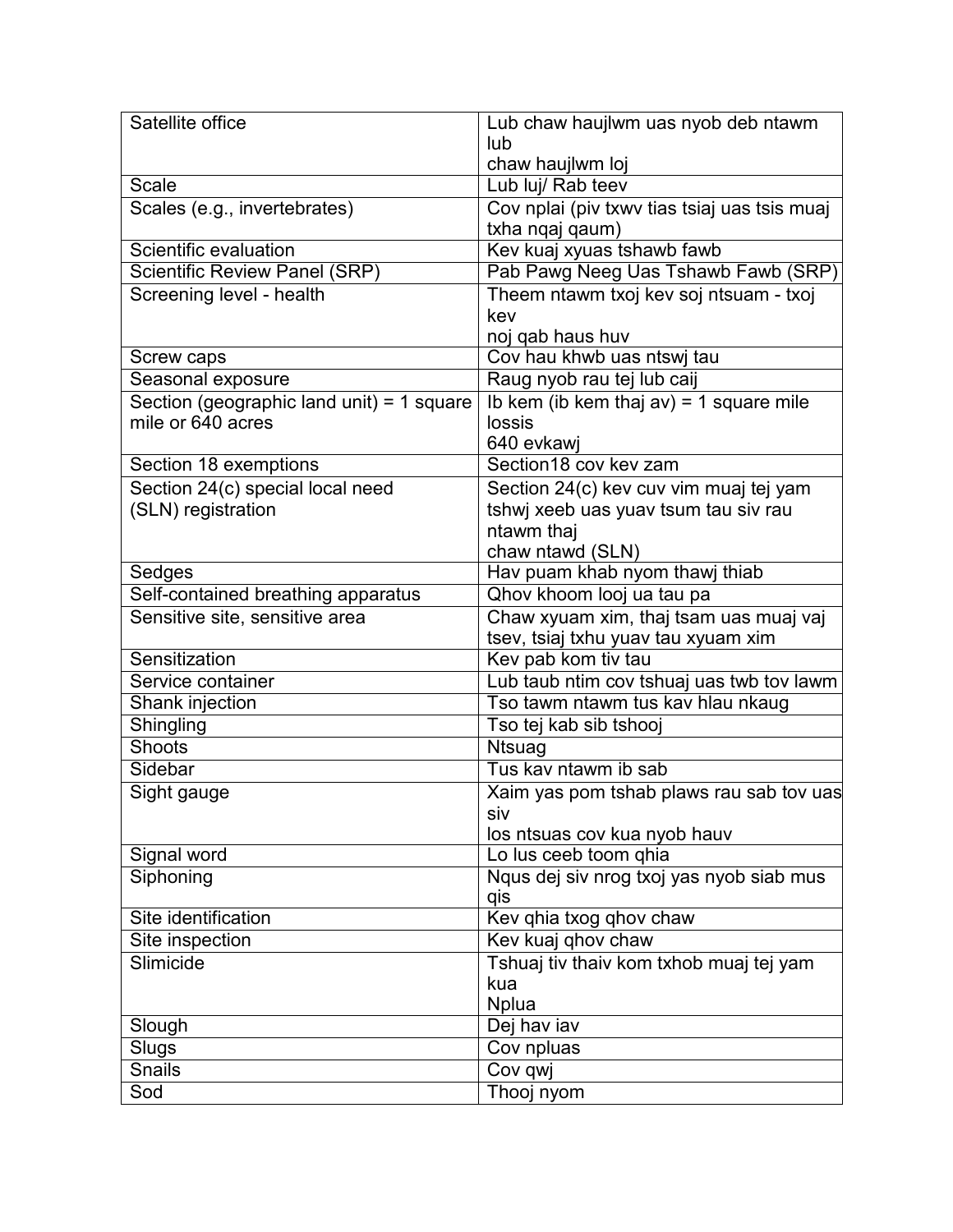| Soda ash                                   | Tshuaj soda ash                           |
|--------------------------------------------|-------------------------------------------|
| Soil injection equipment                   | Lub tshuab txuas tshuaj rau hauv av       |
| Sooty mold                                 | Pwm dub sooty mold                        |
| Sowbugs/pillbugs                           | Cov Kab Sowbugs/Pillbugs                  |
| Special local need (SLN) registrations     | Kev cuv vim muaj tej yam tshwj xeeb uas   |
|                                            | yuav tsum tau siv rau ntawm thaj chaw     |
|                                            | ntawd                                     |
|                                            | (SLN)                                     |
| Specialty crop                             | Zaub tshwj xeeb ntau yam txawv            |
| Speed of travel                            | Kev mus los nrawm npaum li cas            |
| Speedometer                                | Lub ntsuas seb mus nrawm npaum li cas     |
| Spider mites                               | Cov kab hmob liab spider mites            |
| Spotted spurge                             | Cov nroj spotted spurge                   |
| Spray                                      | Lub tsuag                                 |
| $\overline{\mathsf{Spr}}$ ray (v.)         | Tsuag (lo lus piav yam ua)                |
| Spray adjuvant                             | Tshuaj tsuag los pab kom cov tshuaj tua   |
|                                            | kab                                       |
|                                            | ua haujlwm zoo zog                        |
| Spray check devices                        | Cov khoom siv los kuaj qhov tsuag         |
| Spray drift                                | Cov tshuaj tsuag uas yas mus lwm qhov     |
|                                            | chaw                                      |
| Sprayer output                             | Kev tsuag tawm                            |
| Spray stream                               | Kev tsuag ib txauj                        |
| Spray tank                                 | Lub thoob txuam tshuaj                    |
| Spray wand                                 | Tus pas tsuag                             |
| Spreader                                   | Cov tshuaj nplaum                         |
| Sprinkler application                      | Kev tso dej ywg                           |
| Sprinkler irrigation                       | Kev tso dej los nag ywg                   |
| Stakes (wood)                              | Cov pas txhos (ntoo)                      |
| Stakeholder                                | Tus tuav cov pas txhos                    |
| State Implementation Plan (SIP)            | Lub Xeev Txoj Kev Npaj Los Tswj Kom Ua    |
|                                            | Raws Li Cov Cai (SIP)                     |
| <b>State Water Resources Control Board</b> | Lub Xeev Pab Pawg Neeg Tswj Xyuas Dej     |
| State-local regulatory partnership         | Lub xeev kev koom tes tswj xyuas hauv     |
|                                            | <b>ZOS</b>                                |
| Statement of use classification            | Kev tso seb daim ntawy lees siv nyob      |
|                                            | pawg                                      |
|                                            | Twg                                       |
| <b>Statewide Permitting and Use</b>        | <b>Qhov Kev Siv Los Tso Cai thiab Los</b> |
| <b>Reporting System (SPURS)</b>            | Qhia Txog Txoj Kev Siv Thoob Plaws        |
|                                            | Lub Xeev                                  |
|                                            | (SPURS)                                   |
| <b>Statewide Pesticide Regulatory</b>      | Cov Ntsiab Lus Qhia Txog Tej Yam          |
| <b>Activities Summary (Report 5)</b>       | Tshwm Sim Txog Tshuaj Tua Kab             |
|                                            | <b>Thoob Plaws Lub</b>                    |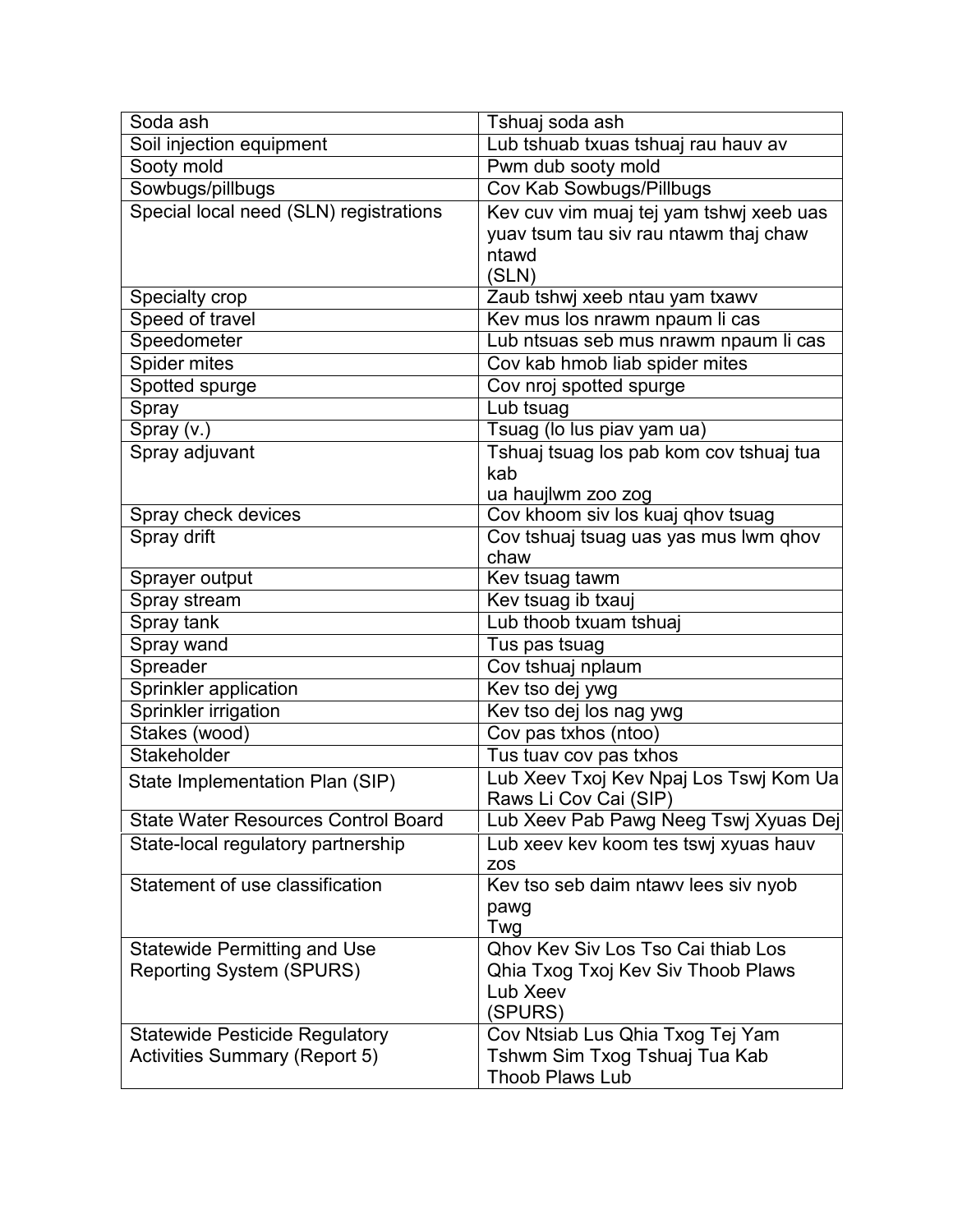|                                                | Xeev (Cov Ntaub Ntawv Sau Tseg 5)       |
|------------------------------------------------|-----------------------------------------|
| Statewide Prioritization Plan (with CACs)      | Qhov Kev Npaj Muaj Yam Tseem Ceeb       |
|                                                | Tso Ua Ntej Thoob Plaws Lub Xeev (nrog  |
|                                                | COV                                     |
|                                                | (CAC)                                   |
| Steep slopes                                   | Nce toj ntxhab                          |
| <b>Stems</b>                                   | Cov kav                                 |
| <b>Stonefruits</b>                             | Cov txiv ntoo stonefruits               |
| Stopwatch                                      | Lub moo nres                            |
| Strategic plan                                 | Cov tswv yim npaj siv                   |
| <b>Structural civil penalty</b>                | Kev nplua thaum ua ib yam txhaum yog li |
|                                                | cas                                     |
| <b>Structural Pest Control Board</b>           | Pab Pawg Neeg Tswj Xyuas Kab kev tswj   |
|                                                | yog li cas                              |
| Structural pesticide                           | Tshuaj tua kab ncig vaj tsev            |
| Study guide                                    | Daim ntawv siv los pab txhawb kev kawm  |
| Subchronic                                     | Tej yam uas ua tag los rov ua dua ntawm |
|                                                | ib                                      |
|                                                | lub sijhawm luv                         |
| Sunflower                                      | Lub paj hnub hlis                       |
| Supplemental label                             | Daim ntawv tshuaj suam npe sau tej yam  |
|                                                | nyob hauv                               |
| Supplied-air respirator                        | Lub looj qhov ntswg ua pa               |
| Surface runoff                                 | Dej ntws mus saum npoo av               |
| Surface water                                  | Dej saum npoo av                        |
| Surfactant                                     | Tshuaj pab tov dej ntxaum               |
| Suspension (e.g., of a pesticide registration) | Raug muab tshem tawm (piv txwv tias     |
|                                                | daim ntawy cuv siv tshuaj tua kab)      |
| Sustainability                                 | Lub peev xwm los ua kom nyob tau mus    |
| Sustainable agriculture                        | Kev ua liaj ua teb kom noj tau nyob tau |
|                                                | mus                                     |
| Swath width                                    | Tus kav txuam dav npaum cas             |
| Systemic                                       | Nkag tau mus rau txhua qho              |
| Tank mix                                       | Lub taub siv los tov tshuaj             |
| Tape measure                                   | Txoj hlua ntsuas khoom                  |
| <b>Target pest</b>                             | Cov kab uas yus tshwj tua               |
| <b>Target surface</b>                          | Qhov chaw saum npoo av yus tso rau      |
| Temperature inversion                          | Kev kub thiab txias ib txheej sab sauv  |
| Thatch                                         | Tej yam khoom uas vov                   |
| <b>Thrips</b>                                  | Cov kab thrips                          |
| Time-specific (information for permit)         | Qhia kom meej sijhawm (tej lus qhia rau |
|                                                | hauv                                    |
|                                                | daim ntawy thoy tso cai)                |
| Tolerance (food)                               | Kev thev tau (Khoom Noj)                |
| Top soil                                       | Av ua teb sab sauv                      |
| Total maximum daily load (TMDL)                | Qhov ntau kawg nkaus uas pub tso rau    |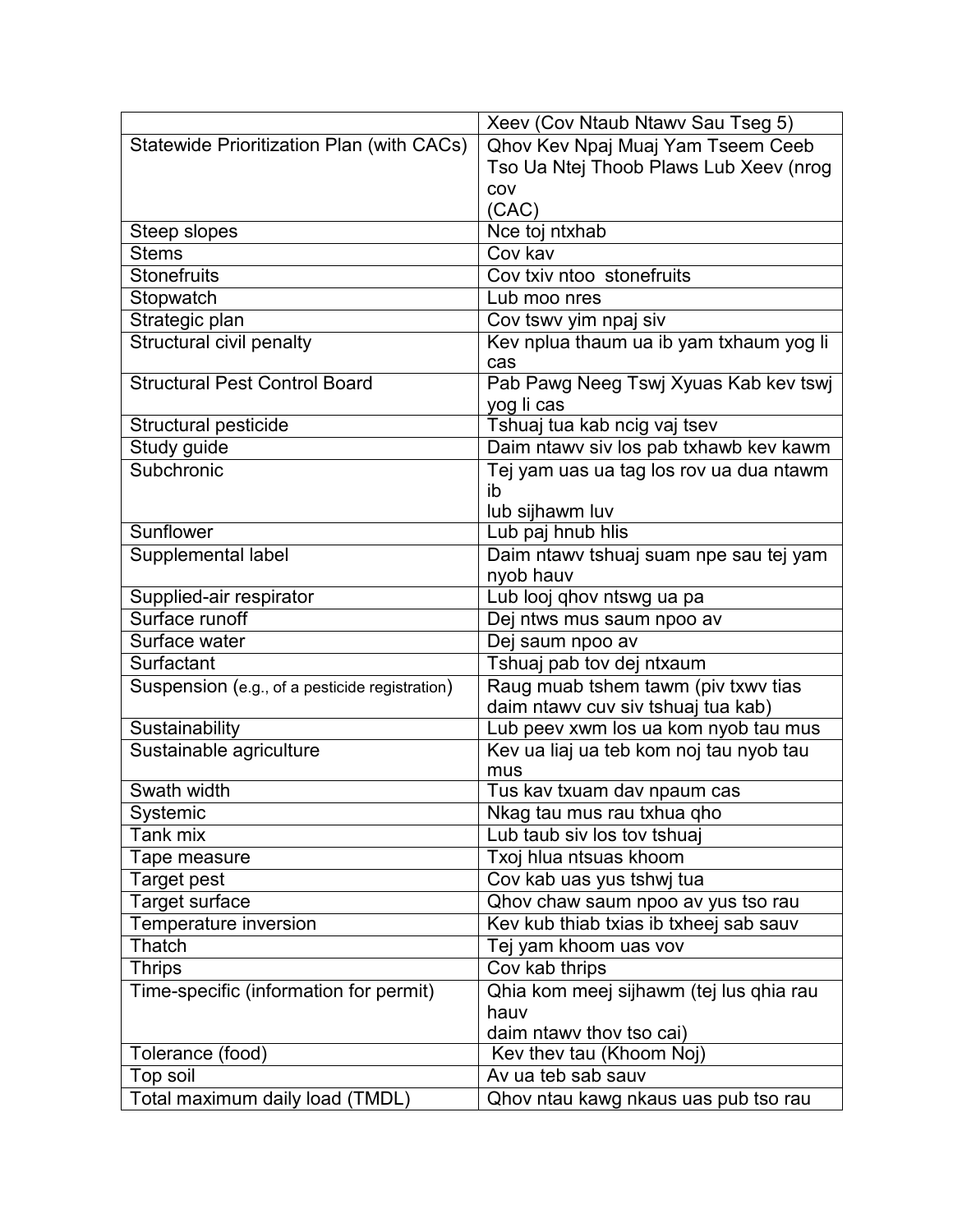|                                      | txhua                                               |
|--------------------------------------|-----------------------------------------------------|
|                                      | hnub (TMDL)                                         |
| Township (geographic land unit)      | Cheeb tsam (ciam teb kav)                           |
| Toxic air contaminant (TAC)          | Cov khoom phem hauv huab cua uas tsis               |
|                                      | <b>ZOO</b>                                          |
|                                      | (TAC)                                               |
| <b>Toxicity</b>                      | Kev raug lom ntau npaum li cas                      |
| Treated area, treated field          | Thaj tsam uas raug txuam tshuaj, liaj teb           |
|                                      | uas                                                 |
|                                      | raug txuam lawm                                     |
| <b>Trowel</b>                        | Tus tuav ntawm tes khawb qhov                       |
| True bugs                            | Cov kab true bug                                    |
| Turf                                 | Nyom turf                                           |
| Turf grass                           | Nyom turf grass                                     |
| Twig blight                          | Kab mob tua cov ceg ntoo                            |
| Upwind                               | Cua tshuab yus sab tawm mus                         |
| U.S. Department of Agriculture       | <b>Tebchaws Asmesliskas Lub Tuam Tsev</b>           |
|                                      | Haujlwm Saib Xyuas Kev Ua Liaj Ua Teb               |
| U.S. Environmental Protection Agency | <b>Tebchaws Asmesliskas Lub Chaw</b>                |
|                                      | Haujlwm                                             |
|                                      | Tiv Thaiv Liaj lab Teb Chaws                        |
| <b>U.S. EPA Registration Number</b>  | Tebchaws Asmesliskas Tus Lej Suam Npe<br><b>EPA</b> |
| U.S. EPA Worker Protection Standard  | Tebchaws Asmesliskas Txoj Cai Tiv Thaiv             |
|                                      | Tus Neeg Ua Haujlwm EPA                             |
| U.S. Food and Drug Administration    | <b>Tebchaws Asmesliskas Lub Chaw</b>                |
|                                      | Haujlwm                                             |
|                                      | Saib Xyuas Zaub Mov thiab Tshuaj                    |
| Ultra low volume (ULV)               | Nro yau yau(ULV)                                    |
| Uncertainty factor                   | Tej yam uas tsis paub meej                          |
| <b>Unclassified</b>                  | Tsis tau tso rau ib pawg twg                        |
| Unit speed                           | Qhov khoom nrawm npaum li cas                       |
| <b>University of California</b>      | Tsev Kawm Ntawv Qib Siab Hauv                       |
| <b>Cooperative Extension</b>         | Kaslisfausnias Tshawb Fawb Kev Ua Liaj              |
|                                      | Ua Teb (UCCE)                                       |
| University of California Integrated  | Tsev Kawm Ntawy Qib Siab Hauv                       |
| <b>Pest Management Project</b>       | Kaslisfausnias Tej Kev Tswj Tej Kab-                |
|                                      | Siv                                                 |
|                                      | Ntau Yam Pab (UC-IPM)                               |
| Unregistered pesticide               | Tshuaj tua kab uas tsis tau suam npe tseg           |
| Use pattern                          | Txoj kev txuam mus li cas                           |
| Use reporting, full pesticide        | Qhia txoj kev siv lawm, tagnrho cov tshuaj          |
|                                      | tua kab                                             |
| Use restriction                      | Yam uas txwy txoj key siv                           |
| Vector control                       | Kev tswj tej yam tsiaj me uas muaj kab              |
|                                      | mob                                                 |